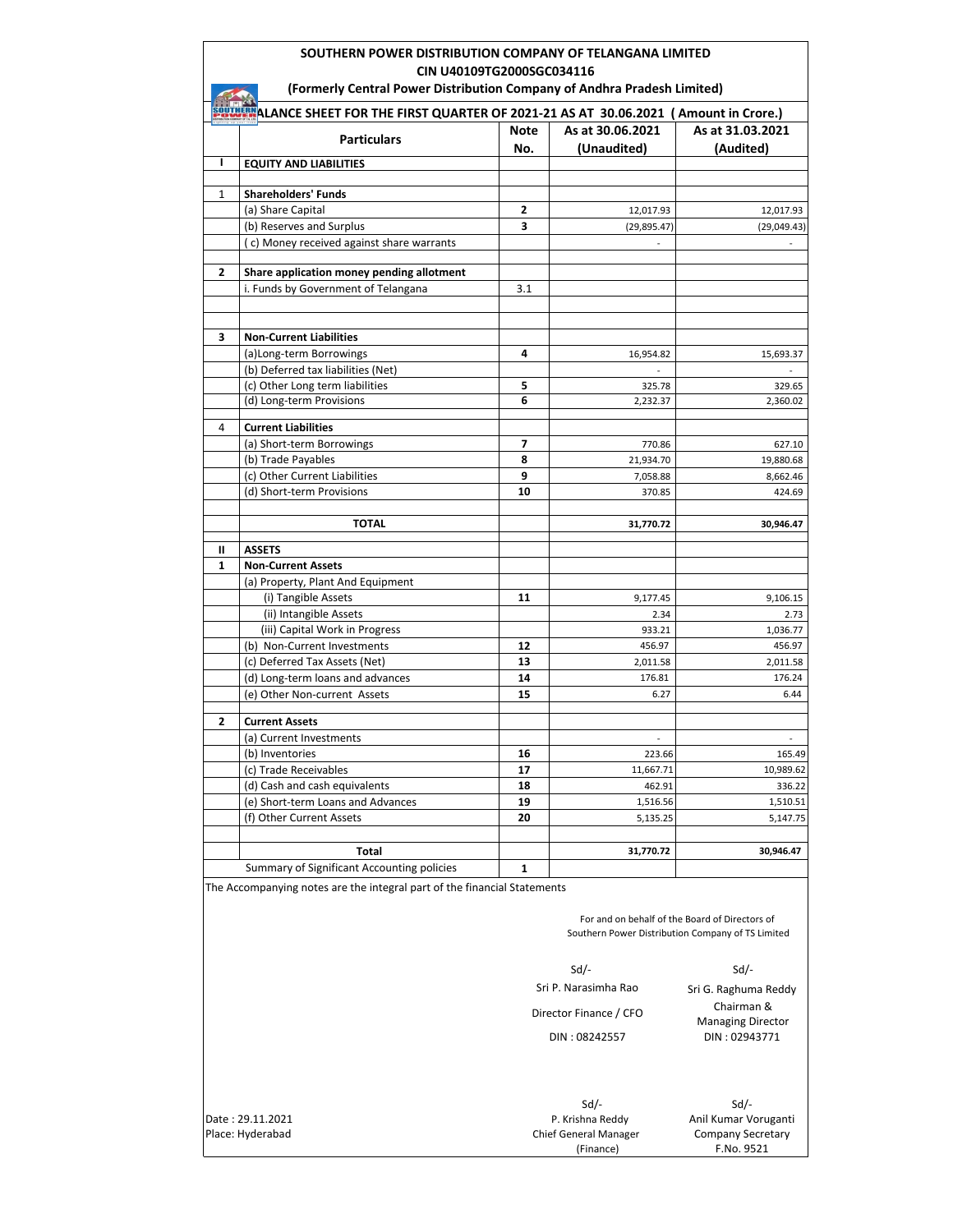

# **SOUTHERN POWER DISTRIBUTION COMPANY OF TELANGANA LIMITED CIN U40109TG2000SGC034116**

**(Formerly Central Power Distribution Company of Andhra Pradesh Limited)** 

|              | STATEMENT OF PROFIT & LOSS FOR THE FIRST QUARTER ENDED 30TH JUNE, 2021 (Amount in Crore.)  |                    |                              |                                   |             |
|--------------|--------------------------------------------------------------------------------------------|--------------------|------------------------------|-----------------------------------|-------------|
|              | <b>Particulars</b>                                                                         | <b>Note</b><br>No. | Q1 of 2021-22<br>(Unaudited) | <b>Cumulative for 2021-</b><br>22 | 2020-21     |
|              |                                                                                            |                    | ₹                            | ₹                                 | ₹           |
| T            | <b>Revenue from Operations</b>                                                             | 21                 | 6,316.61                     | 6,316.61                          | 24,073.41   |
| $\mathbf{H}$ | Other Income                                                                               | 22                 | 33.44                        | 33.44                             | 70.60       |
| Ш            | <b>Total Revenue</b>                                                                       |                    | 6,350.05                     | 6,350.05                          | 24,144.01   |
| IV           | Expenses                                                                                   |                    |                              |                                   |             |
|              | Power Purchase Expense                                                                     | 23                 | 6,041.55                     | 6,041.55                          | 23,703.06   |
|              | Employee Benefit expense                                                                   | 24                 | 440.31                       | 440.31                            | 2,240.77    |
|              | Operation and Other Expenses                                                               | 25                 | 31.30                        | 31.30                             | 288.49      |
|              | <b>Finance Costs</b>                                                                       | 26                 | 567.47                       | 567.47                            | 1,905.45    |
|              | Depreciation and amortisation expense                                                      | 11                 | 273.09                       | 273.09                            | 1,066.58    |
|              |                                                                                            |                    |                              |                                   |             |
|              | <b>Total Expenses</b>                                                                      |                    | 7,353.72                     | 7,353.72                          | 29,204.35   |
| v            | Profit/(Loss) before exceptional & extraordinary items                                     |                    |                              |                                   |             |
|              | and tax (III-IV)                                                                           |                    | (1,003.67)                   | (1,003.67)                        | (5,060.34)  |
| VI           | <b>Exceptional Items</b>                                                                   | 27                 | 3.84                         | 3.84                              | (437.74)    |
| VII          | Profit/(Loss) before extraordinary items and tax (V-VI)                                    |                    | (1,007.51)                   | (1,007.51)                        | (4,622.60)  |
| VIII         | <b>Extraordinary Items</b>                                                                 |                    |                              |                                   |             |
| IX           | Profit/(Loss) before tax (VII-VIII)                                                        |                    | (1,007.51)                   | (1,007.51)                        | (4,622.60)  |
| X            | Tax Expense:                                                                               |                    |                              |                                   |             |
|              | (1) Current Tax                                                                            |                    |                              | $\overline{\phantom{a}}$          |             |
|              | (2) Deferred Tax                                                                           |                    | $\overline{\phantom{a}}$     |                                   | 376.64      |
| XI           | Profit (Loss) for the period from continuing operations                                    |                    |                              |                                   |             |
|              | (IX-X)                                                                                     |                    | (1,007.51)                   | (1,007.51)                        | (4, 245.96) |
| XII          | Profit/(loss) from discontinuing operations                                                |                    |                              |                                   |             |
| XIII         | Tax expense of discontinuing operations                                                    |                    |                              |                                   |             |
| XIV          | Profit/(loss) from discontinuing operations (after tax)<br>(XII-XIII)                      |                    |                              |                                   |             |
| XV           | Profit /(Loss) for the period (XI+XIV)                                                     |                    | (1,007.51)                   | (1,007.51)                        | (4, 245.96) |
| XVI          | Earnings per equity share:                                                                 |                    |                              |                                   |             |
|              | (1) Basic                                                                                  |                    | (0.84)                       | (0.84)                            | (3.53)      |
|              | (2) Diluted                                                                                |                    | (0.84)                       | (0.84)                            | (3.53)      |
|              | $\mathbf{r}$ $\mathbf{r}$ $\mathbf{r}$ $\mathbf{r}$ $\mathbf{r}$ $\mathbf{r}$ $\mathbf{r}$ |                    |                              |                                   |             |

Summary of Significant Accounting policies 1

The Accompanying notes are the integral part of the financial Statements

For and on behalf of the Board of Directors of Southern Power Distribution Company of TS Limited

 Sd/- Sd/- Director Finance / CFO Chairman &

Sri P. Narasimha Rao Sri G. Raghuma Reddy Managing Director DIN : 08242557 DIN : 02943771

P. Krishna Reddy **Anil Kumar Voruganti Anil Kumar Voruganti** 

| Date: 29.11.2021 | Chief General Manager | Company Secre |
|------------------|-----------------------|---------------|
| Place: Hyderabad | (Finance)             | F.No. 9521    |

Sd/- Sd/- Chief General Manager Chief General Manager Company Secretary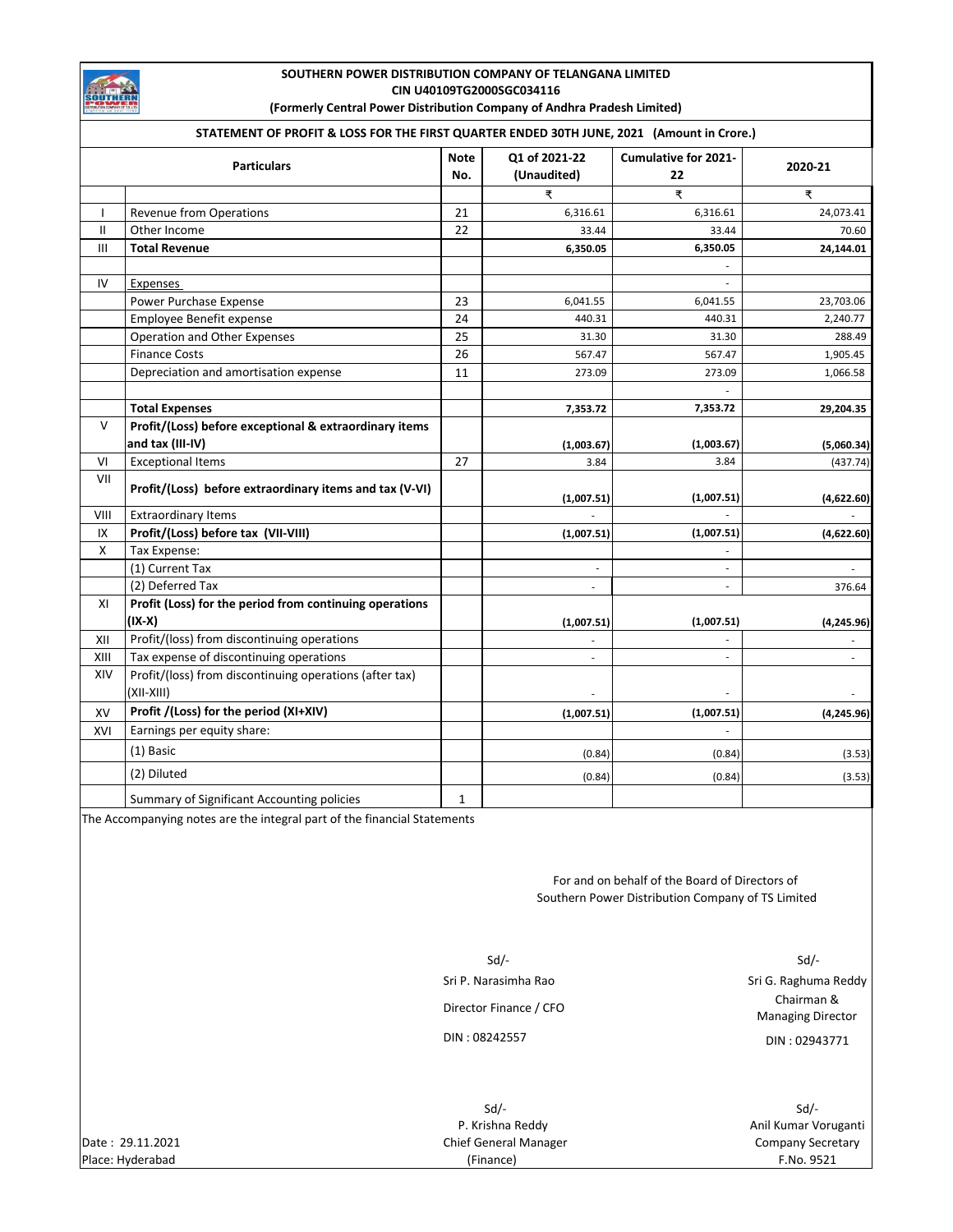

#### **SOUTHERN POWER DISTRIBUTION COMPANY OF TELANGANA LIMITED CIN U40109TG2000SGC034116 (Formerly Central Power Distribution Company of Andhra Pradesh Limited)**

**Particulars A . Cash flows from operating activities:** ` ` ` Net Profit before tax **(1,007.51) (4,622.60) Adjustments : Add:** Depreciation 1,066.58 1,066.58 1,066.58 1,066.58 1,066.58 1,066.58 1,066.58 1,066.58 1,066.58 1,066.58 1,066.58 1,066.58 1,066.58 1,066.58 1,066.58 1,066.58 1,066.58 1,066.58 1,066.58 1,066.58 1,066.58 1,066.58 1,06 Add: Interest on Long Term Borrowings 113.38 **Less:** Interest on Investments (5.62) (5.62) (5.62) **Add: Loss on Sale of Property Plant and Equipment Add:** Non Cash Expenditure **Less:** Withdrawal of Depreciation on Consumer Contributed Assets (375.45)<br> **Operating profit before working capital changes** (375.45) (626.66) (375.45) **Operating profit before working capital changes** (626.66) **Changes in Working Capital Increase/(Decrease) in Non-Current Liabilities** Other Long Term Liabilities (3.25) (35.36) (35.36) (35.36) (35.36) (35.36) (35.36) (35.36) (35.36) (35.36) (35<br>
Long Term Provisions (35.36) (127.65) (35.36) (35.36) (35.36) (35.36) (35.36) (35.36) (35.36) (35.36) (35.36) Long Term Provisions **(Increase)/Decrease in Non-Current Assets** Long-tem Loans & Advances 6.75 and the control of the control of the control of the control of the control of the control of the control of the control of the control of the control of the control of the control of the con Other Non-current Assets **Increase/(Decrease) in Current Liabilities** Short Term Borrowings 143.76 (1,091.03) 143.76 (1,091.03) Trade Payables 2,054.02 95.75 Other Current Liabilities (1,603.58) 1,892.55 Short Term Provisions (169.80) (53.84) (53.84) (169.80) Increase/(Decrease) in Employee Liability **(Increase)/Decrease in Current Assets** Inventories (58.17) 57.03 Trade Receivables (678.09) (2,331.97) Short-term Loans & Advances (6.05) (99.75) Other Current Assets 12.50 (270.32) Cash generated from operations **Cash generated from operations** (5,153.03)<br> *Net Cash flow from Operating Activities* (945.46) (945.46) *Net Cash flow from Operating Activities* **(945.46) (5,153.03) B. Cash flows from investing activities:** Purchases/Investments of Property Plant and Equipment (344.00) (344.00) (1,197.42) Purchases/Investments in Capital Work in Progress 103.56 (10.35) 103.56 (10.35) (10.35) (10.35) (10.35) (10.35<br>Purchase of Investments)/Redemption (10.46) (10.46) (10.46) (10.46) (10.46) (10.46) (10.46) (10.46) (10.46) (1 (Purchase of Investments)/Redemption Interest on Investments 5.62 5.62 Investment in Capital Advances (1.95) (1.86) Increase in Other Long Term Liabilities (0.16) 43.48 **Net cash flow from investing activities** (1,160.07) (1,160.07) (236.93) **C. Cash flows from financing activities:** Consumer Contributions Received 160.49 643.58 Increase (Decrease) in Long Term Borrowings 1,261.45 and 1,261.45 control 1,261.45 control 1,261.45 and 1,261.45 control 1,261.45 control 1,261.45 control 1,261.45 control 1,261.45 control 1,261.45 control 1,261.45 control Interest paid on Long Term Borrowings (113.38) (449.80) (449.80) (449.80) (449.80) (5.16 (449.80) (5.16 (449.80<br>
Increase in Contingency Reserve (5.16 (5.16 (5.16 (5.16 (5.16 (5.16 (5.16 (5.16 (5.16 (5.16 (5.16 (5.16 (5.16 Increase in Contingency Reserve Increase in GIS Saving Fund (0.08)<br>
Increase in Self Funding Medical Scheme (1.59) (0.08) (0.08) (0.08) (1.59) Increase in Self Funding Medical Scheme (0.38) (1.59) (1.59) (1.59) (1.59) (1.59) (1.59) (1.59) (1.59) (1.59) Funds received in UDAY Scheme Investment by Government of Telangana in DISCOM's (0.00) Decrease (Increase )in Surplus /retained Earnings Decrease in Surplus / retained Earnings *Net cash flow from financing activities* 1,309.12 **1,309.08 1,309.08 1,309.08 1,309.12 Net Increase/ (Decrease) in cash and cash equivalents during the period 126.69 (12.98)** (12.98) **Cash and cash equivalents at the beginning of the period 336.22 336.22 349.20 349.20 349.20 Cash and cash equivalents at the end of the period 462.91 336.22 CASH FLOW STATEMENT FOR THE FIRST QUARTER ENDED 30.JUNE, 2021 (Unaudited and Amount in Crore.) Period Ended 30th June, 2021 Year Ended 31st March, 2021**

> For and on behalf of the Board of Directors of Southern Power Distribution Company of TS Limited

Sd/- Sd/-

Sri P. Narasimha Rao Sri G. Raghuma Reddy<br>Director Finance / CFO Chairman & Managing Dire Chairman & Managing Director DIN : 08242557 DIN : 02943771

|                  | Sd/-                         | Sd/-                 |
|------------------|------------------------------|----------------------|
|                  | P. Krishna Reddy             | Anil Kumar Voruganti |
| Date: 29.11.2021 | <b>Chief General Manager</b> | Company Secretary    |
| Place: Hyderabad | (Finance)                    | F.No. 9521           |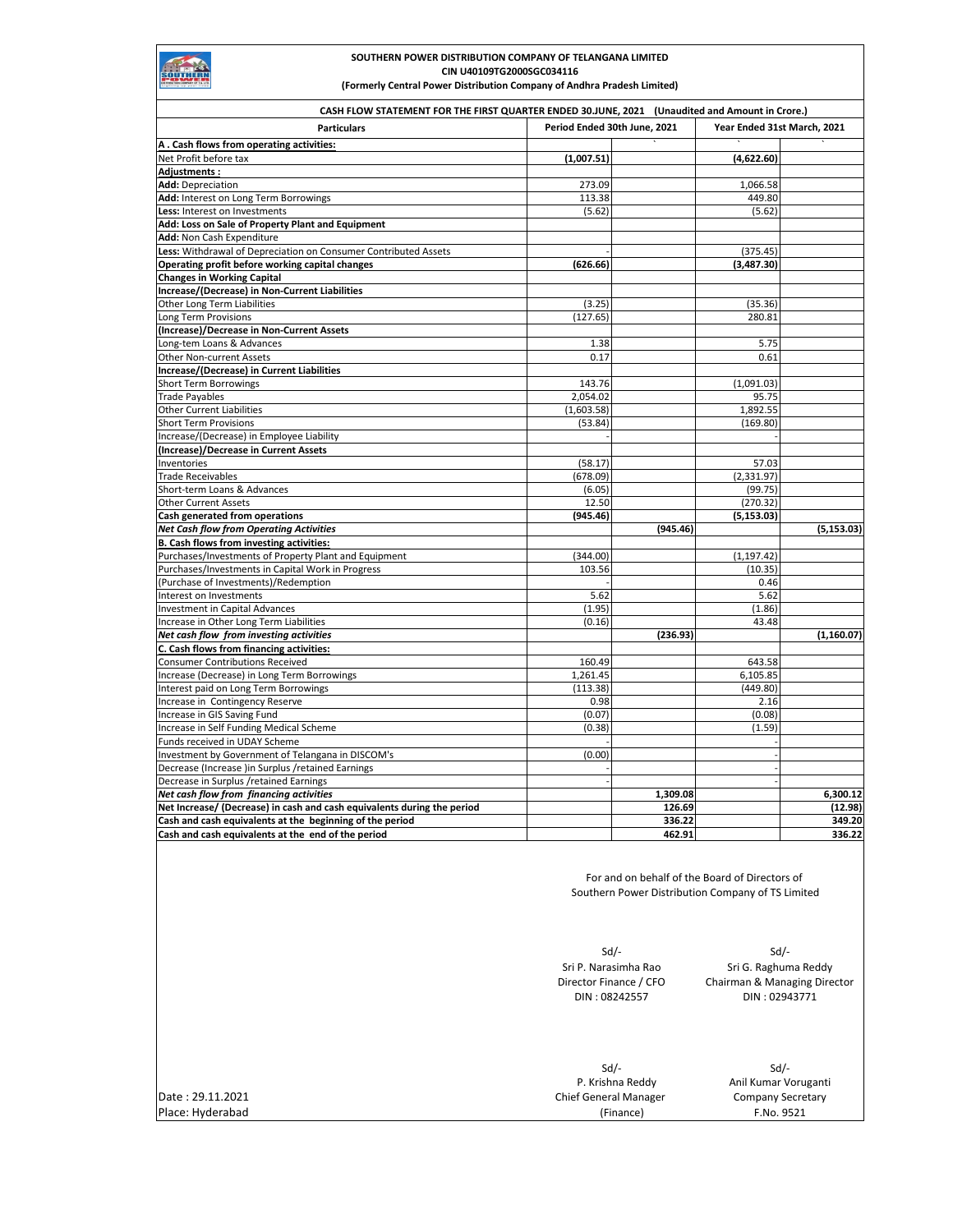| Notes to Financial Statements for the year ended 30th June, 2021                                                                                                                                                                                                                                                                                                                                                                                                                                                                                                                                                                                                                                                                   |
|------------------------------------------------------------------------------------------------------------------------------------------------------------------------------------------------------------------------------------------------------------------------------------------------------------------------------------------------------------------------------------------------------------------------------------------------------------------------------------------------------------------------------------------------------------------------------------------------------------------------------------------------------------------------------------------------------------------------------------|
| 1 Company Overview                                                                                                                                                                                                                                                                                                                                                                                                                                                                                                                                                                                                                                                                                                                 |
| Southern Power Distribution Company of Telangana Limited (Formerly Central Power Distribution Company<br>of Andhra Pradesh Limited)[The Company] was incorporated under the Companies Act ,1956 as a public<br>limited company under the second transfer scheme notified by the Government of Andhra Pradesh (GoAP)<br>(vide G.O.Ms.No.35, Energy (Power-II) dated 31-03-2000), 30-03-2000 to carry on the business of distribution<br>and retail supply of power in the geographical spread of districts in Telangana and commenced commercial<br>operations from 01-04-2000. Company is a government company as defined under section 2(45) of the<br>Companies Act, 2013 and company is not listed under in any stock exchange. |
| During the Financial year 2014-15, State of Andhra Pradesh was bifurcated as States of Telangana and residual<br>State of Andhra Pradesh. Vide AP Reorganisation Act, 2014 [APR Act] w.e.f. 02.06.2014. In terms of Schedule<br>XII to the APR Act, two operating business circles of the Company, namely, Ananthpur and Kurnool, were de-<br>merged and Assets and Liabilities were transferred in terms of GO Ms. No.24 Dt. 29.05.2014 issued by<br>Government of Andhra Pradesh.                                                                                                                                                                                                                                                |
| <b>Significant accounting policies</b><br>1.1 Basis of preparation                                                                                                                                                                                                                                                                                                                                                                                                                                                                                                                                                                                                                                                                 |
| The financial statements are prepared under the historical cost convention on accrual basis, in accordance<br>with Indian Generally Accepted Accounting Principles ("GAAP") and mandatory accounting standards<br>specified under Section 133 of the Companies Act, 2013, read with Rule 7 of the Companies (Accounts) Rules,<br>2014. Accounting policies have been consistently applied except where a newly issued accounting standard, if<br>initially adopted or a revision to an existing accounting standard requires a change in the accounting policy<br>hitherto is use. Management evaluates all recently issued or revised accounting standards on an ongoing<br>basis.                                                |
| 1.2 Use of estimates                                                                                                                                                                                                                                                                                                                                                                                                                                                                                                                                                                                                                                                                                                               |
| In preparation of the financial statements in conformity with GAAP, the Company is required to make<br>judgments, estimates and assumptions about the carrying amount of assets and liabilities that are not readily<br>apparent from other sources. The estimates and the associated assumptions are based on historical<br>experience and other factors that are considered to be relevant. Actual results may differ from these<br>estimates.                                                                                                                                                                                                                                                                                   |
| The estimates and the underlying assumptions are reviewed on an ongoing basis. Revisions to accounting<br>estimates are recognised in the period in which the estimate is revised and future periods affected. Significant<br>judgments and estimates about the carrying amount of assets and liabilities include useful lives of tangible<br>and intangible assets, impairment of tangible assets, intangible assets including goodwill, investments,<br>contract costs to be incurred to complete contracts, provision for doubtful debts, employee benefits and<br>other provisions and recoverability of deferred tax assets.                                                                                                  |
| 1.3 Cash flow statement                                                                                                                                                                                                                                                                                                                                                                                                                                                                                                                                                                                                                                                                                                            |
| Cash flows are reported using the indirect method, whereby profit/ (loss) before extraordinary items and tax<br>is adjusted for the effects of transactions of non-cash nature and any deferrals of accruals of past of future<br>cash receipts of payment. The cash flows from operating, investing and financing activities of the company<br>are segregated based on the available information.                                                                                                                                                                                                                                                                                                                                 |
|                                                                                                                                                                                                                                                                                                                                                                                                                                                                                                                                                                                                                                                                                                                                    |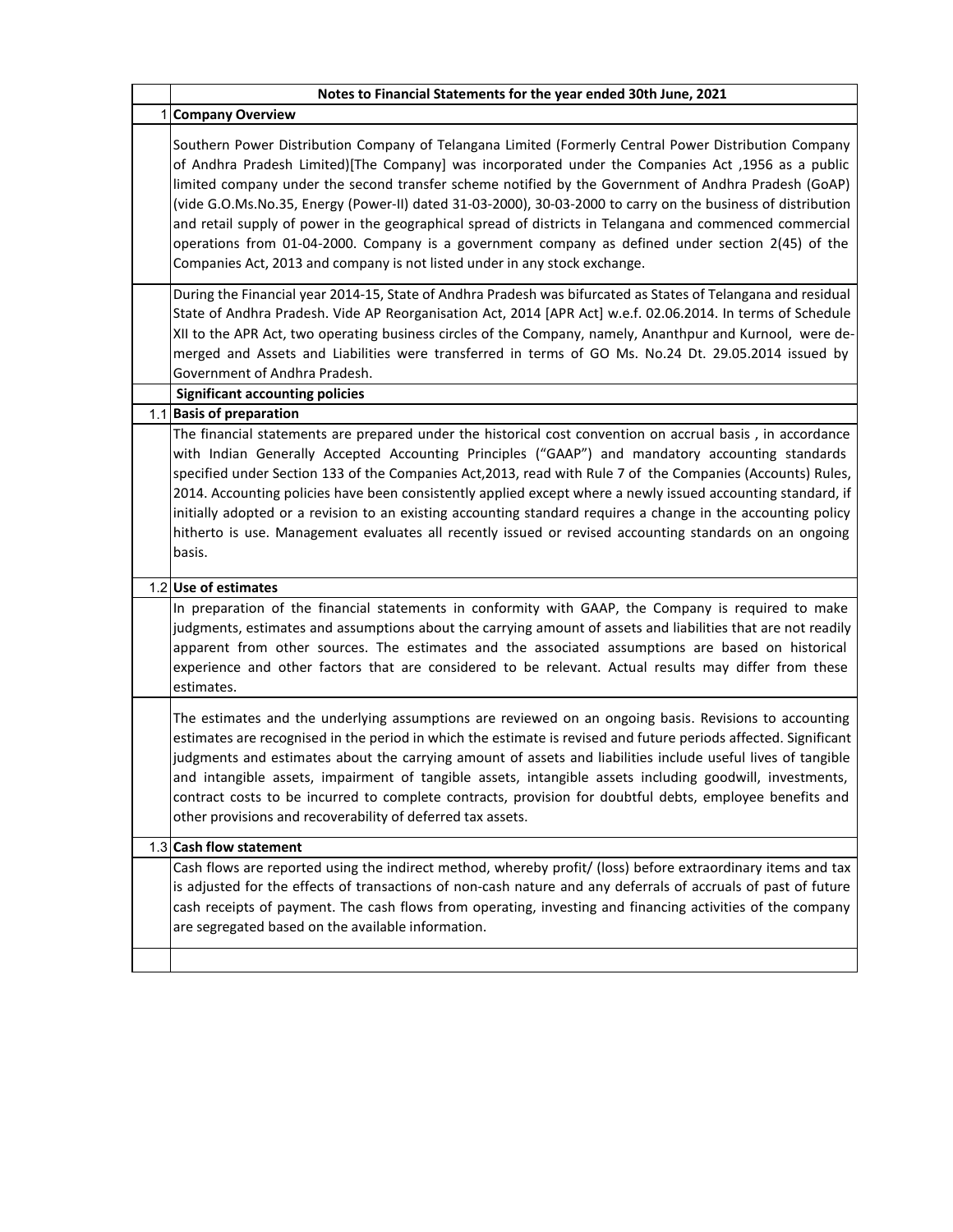| Notes to Financial Statements for the year ended 30th June, 2021                                                                             |
|----------------------------------------------------------------------------------------------------------------------------------------------|
| 1.4 Revenue recognition                                                                                                                      |
| a)Sale of Power:                                                                                                                             |
| i) Revenue from Sale of Power is accounted for based on demand raised on consumers. Tariff rates for sale of                                 |
| power are as per Tariff Order of The Telangana Electricity Regulatory Commission as approved for the<br>reporting period.                    |
| ii) Unbilled Revenue is recognised in the books of accounts on 'actual basis', considering the events occurring<br>after balance sheet date. |
| iii) Bills raised for theft of energy, whether on a consumer or an outsider are not recognized in full until the                             |
| final assessment order is received from the competent authority of the Company. The amount received                                          |
| against initial assessment is treated as "Other Deposits".                                                                                   |
| iv) Sale of Power under open access mechanism is entered into by TSPCC on behalf of the company in terms                                     |
| of SWAP arrangements with other traders/developers. The terms of SWAP transactions are to get back/return                                    |
| the power @ 105% of the power lent/borrowed.                                                                                                 |
| b) Other Income                                                                                                                              |
| i) Miscellaneous receipts are accounted on accrual basis.                                                                                    |
| (ii) Recoveries whether from employees or outsiders are accounted as and when collected.                                                     |
| liii)Interest accrued on long term investment during the reporting period is credited to 'Contingency Reserve'.                              |

| 1.5 Property, Plant And Equipment                                                                                                                                                                                                                                                                                                                                                                                                                                                                                                                                                           |
|---------------------------------------------------------------------------------------------------------------------------------------------------------------------------------------------------------------------------------------------------------------------------------------------------------------------------------------------------------------------------------------------------------------------------------------------------------------------------------------------------------------------------------------------------------------------------------------------|
| a) Tangible Assets                                                                                                                                                                                                                                                                                                                                                                                                                                                                                                                                                                          |
| Property, Plant And Equipment of the Company are stated in the books of accounts and disclosed in annual<br>accounts at Historical Cost, which includes incidental cost related to acquisition and installation less<br>accumulated depreciation. Borrowing costs during the period of construction/installation is added to the cost<br>of the eligible Qualifying assets. And specific useful lives have been adopted for significant components of<br>fixed assets for computation of depreciation. Lands which are received in the form of gifts were accounted at<br>stamp duty value. |
| b) Intangible Assets                                                                                                                                                                                                                                                                                                                                                                                                                                                                                                                                                                        |
| Intangible assets are stated at cost less accumulated amortization and net of impairments, if any. An<br>intangible asset is recognised if it is probable that the expected future economic benefits that are attributable<br>to the asset will flow to the Company and its cost can be measured reliably. Intangible assets having finite<br>useful lives are amortised on a straight-line basis over their estimated useful lives.                                                                                                                                                        |
| c) Capital work in progress                                                                                                                                                                                                                                                                                                                                                                                                                                                                                                                                                                 |
| Fixed asset under construction, advance paid towards acquisition and cost of asset not put to use before the<br>year end, are disclosed as capital work in progress, which further includes                                                                                                                                                                                                                                                                                                                                                                                                 |
| Ten percent of the Cost of Capital Works capitalized to Capital Works towards Employee Cost and<br>Administration & General Expenses (8.5% on Employees cost and 1.5% on Administration & General<br>Expenses), as the Operation Circles are executing both Capital Works and Operation & Maintenance Works<br>and it is not practicable to maintain records to identify the man hours spent by the staff on Capital Works.                                                                                                                                                                 |
| Interest relating to construction period is calculated based on the average interest rate of loans drawn<br>$\bullet$<br>under a Scheme and capitalized. The interest is calculated from the date of expenditure incurred on<br>respective Work Orders of the Scheme.                                                                                                                                                                                                                                                                                                                       |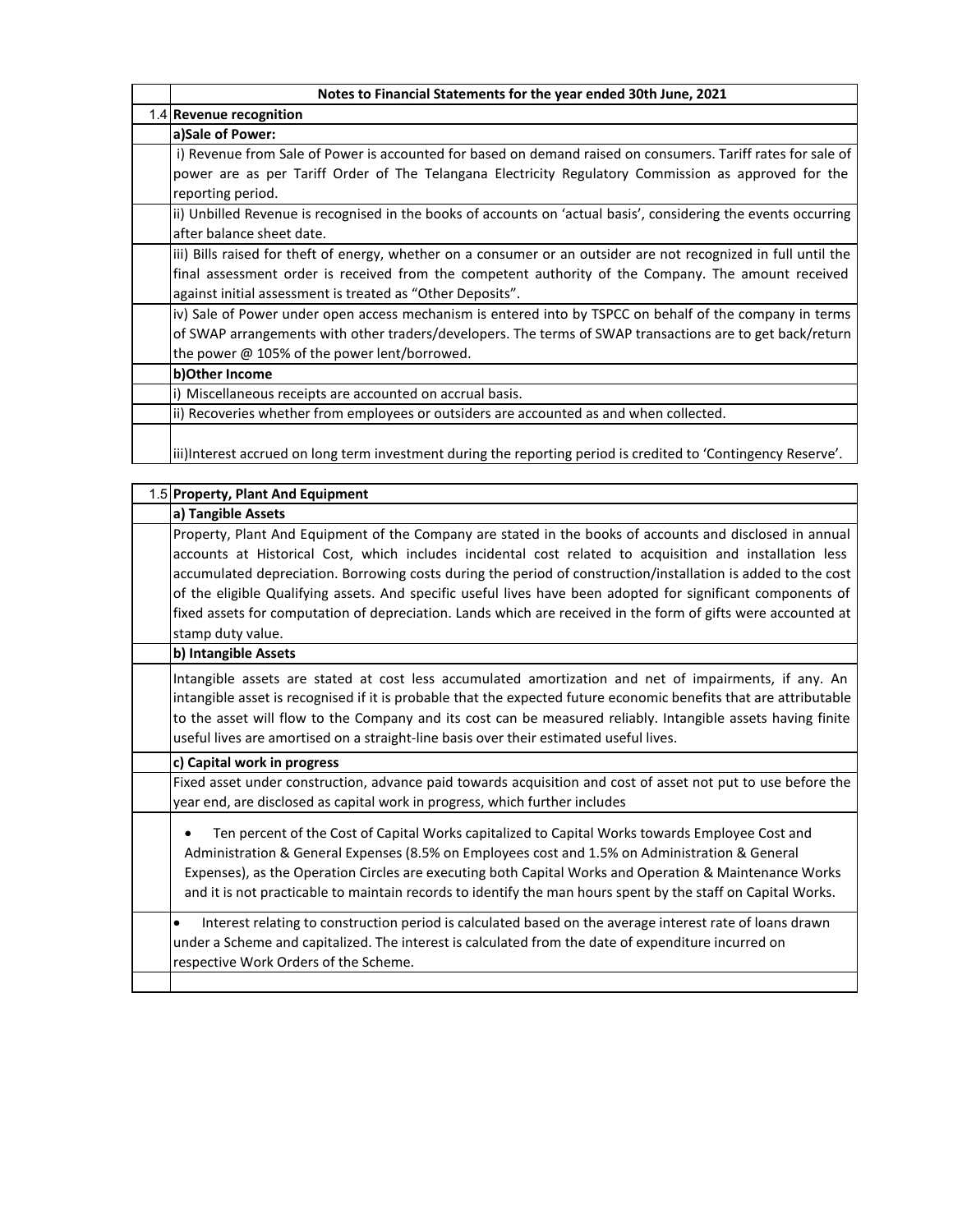| Notes to Financial Statements for the year ended 30th June, 2021                                                                                                                                                                                                                                                                                                                                              |
|---------------------------------------------------------------------------------------------------------------------------------------------------------------------------------------------------------------------------------------------------------------------------------------------------------------------------------------------------------------------------------------------------------------|
| 1.6 Depreciation                                                                                                                                                                                                                                                                                                                                                                                              |
| a) Depreciation on Property Plant and Equipment is provided under the 'Straight Line Method' up to 90% of<br>the original cost of assets, at the rates notified by the Ministry of Power, Government of India vide<br>Notification No. S.O.266 (E) dated 29th March, 1994. In view of this the management opined that Schedule II<br>to the Companies Act, 2013 is not mandatorily applicable to the Company. |
| b) Depreciation is calculated from the date of capitalization or procurement of the asset.                                                                                                                                                                                                                                                                                                                    |
| c) With respect to the following Assets the rates applied during the previous reporting period ,as per MoP are<br>different from rates prescribed under Schedule II of Companies Act, 2013.                                                                                                                                                                                                                   |
| Description of Asset and Rates of Depreciation as per MoP                                                                                                                                                                                                                                                                                                                                                     |
| <b>Buildings and Other Civil Works</b><br>3.02%                                                                                                                                                                                                                                                                                                                                                               |
| <b>Capacitor Banks</b><br>5.27%                                                                                                                                                                                                                                                                                                                                                                               |
| Plant & Machinery and Lines, Cables & Network<br>7.84%                                                                                                                                                                                                                                                                                                                                                        |
| 7.84%<br><b>Material Handling Equipments</b>                                                                                                                                                                                                                                                                                                                                                                  |
| Meters / Meter Equipments<br>12.77%                                                                                                                                                                                                                                                                                                                                                                           |
| 12.77%<br><b>Office Equipments and Air Conditioners</b>                                                                                                                                                                                                                                                                                                                                                       |
| <b>Furniture &amp; Fixtures</b><br>12.77%                                                                                                                                                                                                                                                                                                                                                                     |
| <b>Computers and IT Equipments</b><br>12.77%                                                                                                                                                                                                                                                                                                                                                                  |
| Vehicle - Car / Jeep / Scooter / Motor Cycle<br>33.40%                                                                                                                                                                                                                                                                                                                                                        |
| 33.40%<br>Vehicle - Lorry / Truck                                                                                                                                                                                                                                                                                                                                                                             |
| 33.40%<br><b>Battery Chargers</b>                                                                                                                                                                                                                                                                                                                                                                             |
| Management has not carried out an assessment of effective rates as per Schedule-II to the Companies Act,<br>2013 and thus such information is not furnished for the reporting period.                                                                                                                                                                                                                         |
|                                                                                                                                                                                                                                                                                                                                                                                                               |

| 1.7 Impairment                                                                                                                                                                                                                  |
|---------------------------------------------------------------------------------------------------------------------------------------------------------------------------------------------------------------------------------|
| Property Plant and Equipment are reviewed for impairment whenever events or changes in circumstances                                                                                                                            |
| indicate that their carrying amount may not be recoverable.                                                                                                                                                                     |
| An impairment loss is recognised in the Statement of Profit and Loss if the carrying amount of an asset<br>exceeds its recoverable amount. Recoverable amount is the higher of an asset's net selling price or value in<br>use. |
| An impairment loss recognised on asset will be reversed when the conditions warranting impairment<br>provision no longer exists.                                                                                                |
|                                                                                                                                                                                                                                 |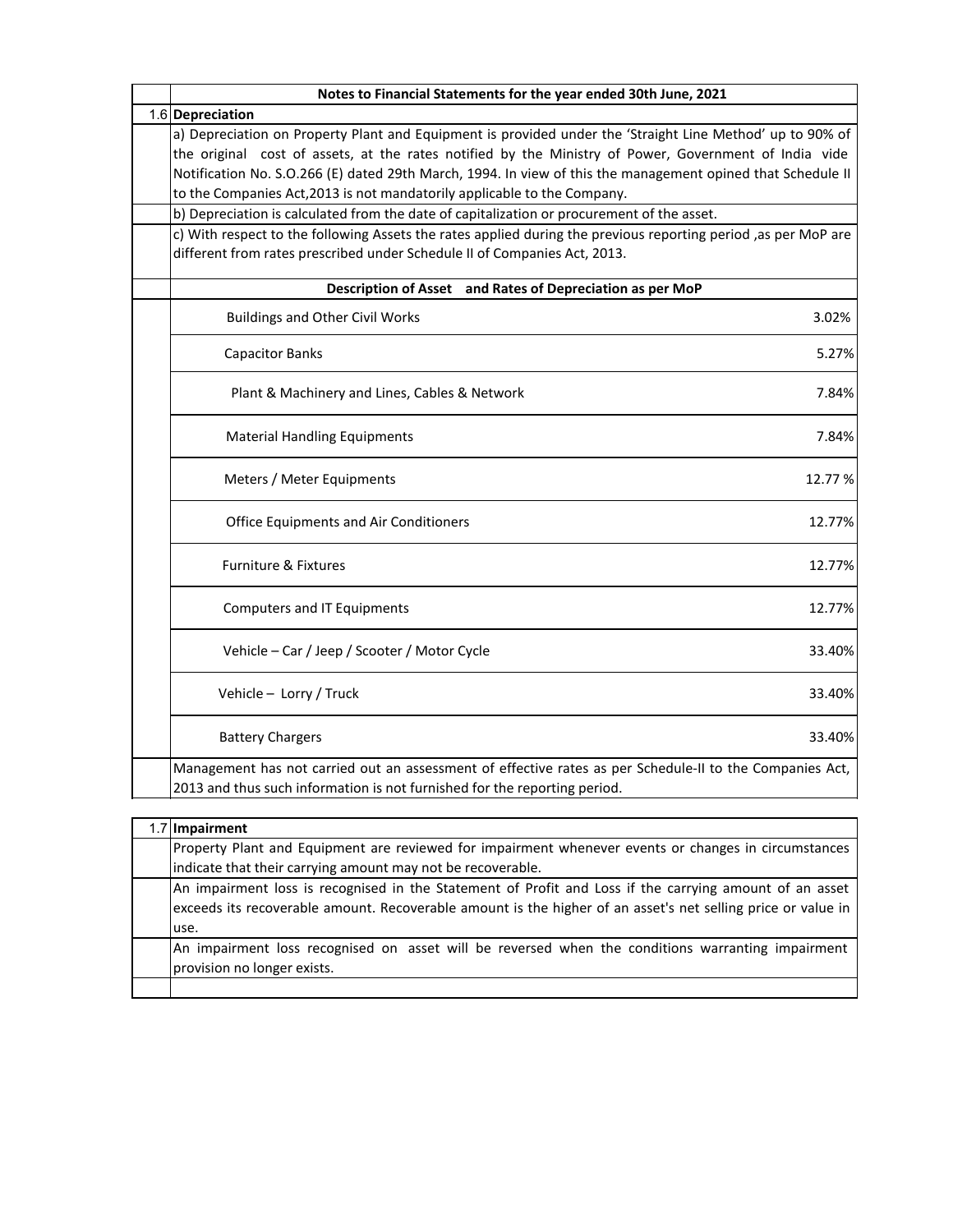| Notes to Financial Statements for the year ended 30th June, 2021                                                                                                                                                                                                                                                                                                                                                                                                                                                                                                                                                                                                                                                                                                                                                                                                                                                                                   |
|----------------------------------------------------------------------------------------------------------------------------------------------------------------------------------------------------------------------------------------------------------------------------------------------------------------------------------------------------------------------------------------------------------------------------------------------------------------------------------------------------------------------------------------------------------------------------------------------------------------------------------------------------------------------------------------------------------------------------------------------------------------------------------------------------------------------------------------------------------------------------------------------------------------------------------------------------|
| 1.8 Consumers contributions, grants and subsidies                                                                                                                                                                                                                                                                                                                                                                                                                                                                                                                                                                                                                                                                                                                                                                                                                                                                                                  |
| Consumer contributions are collected as per Tariff Order for the year towards Deposit works .These are                                                                                                                                                                                                                                                                                                                                                                                                                                                                                                                                                                                                                                                                                                                                                                                                                                             |
| recognized in the Statement of Profit or Loss by allocating them over the periods and in proportion in which                                                                                                                                                                                                                                                                                                                                                                                                                                                                                                                                                                                                                                                                                                                                                                                                                                       |
| depreciation on assets concerned is charged.                                                                                                                                                                                                                                                                                                                                                                                                                                                                                                                                                                                                                                                                                                                                                                                                                                                                                                       |
| Grants and subsidies received from State Government towards expensive power purchase and other<br>government sponsored schemes are recognized in the Statement of Profit or Loss on accrual basis.                                                                                                                                                                                                                                                                                                                                                                                                                                                                                                                                                                                                                                                                                                                                                 |
| 1.9 Investments                                                                                                                                                                                                                                                                                                                                                                                                                                                                                                                                                                                                                                                                                                                                                                                                                                                                                                                                    |
| Investments are classified as long term based on intent of the management at the time of acquisition. Long<br>term investments are stated at cost and provision is made to recognize any decline, other than temporary, in<br>the value of the investments.                                                                                                                                                                                                                                                                                                                                                                                                                                                                                                                                                                                                                                                                                        |
| On the date of Balance Sheet the investments made with the AP Government, AP Transco, AP Genco and<br>APPDCL , the status of these Investments were yet to be finalized as these entities were undergone demergers<br>on the event of State Bifurcation and settlement between the Telangana Government and Andhra Pradesh<br>Government is yet to settled.                                                                                                                                                                                                                                                                                                                                                                                                                                                                                                                                                                                        |
| 1.10 Inventories                                                                                                                                                                                                                                                                                                                                                                                                                                                                                                                                                                                                                                                                                                                                                                                                                                                                                                                                   |
| Inventories includes materials and supplies purchased to be consumed in rendering of services and work in<br>progress and also includes machinery spares and stores items which are to be used in connection with<br>Property Plant and Equipment and are valued at cost. Cost is determined on weighted average basis. Cost<br>includes insurance, freight, taxes and all other incidental expenses incurred to bring the inventories up to the                                                                                                                                                                                                                                                                                                                                                                                                                                                                                                   |
| Stores.                                                                                                                                                                                                                                                                                                                                                                                                                                                                                                                                                                                                                                                                                                                                                                                                                                                                                                                                            |
| 1.11 Employee benefits                                                                                                                                                                                                                                                                                                                                                                                                                                                                                                                                                                                                                                                                                                                                                                                                                                                                                                                             |
| a) Short term employee benefits                                                                                                                                                                                                                                                                                                                                                                                                                                                                                                                                                                                                                                                                                                                                                                                                                                                                                                                    |
| All employee benefits payable wholly within twelve months of rendering the service are classified as short<br>term employee benefits. Benefits such as salaries, wages and bonus etc. are recognized in the statement of<br>profit and loss in the period in which the employee renders the related service.                                                                                                                                                                                                                                                                                                                                                                                                                                                                                                                                                                                                                                       |
| b) Long term employee benefits                                                                                                                                                                                                                                                                                                                                                                                                                                                                                                                                                                                                                                                                                                                                                                                                                                                                                                                     |
| <b>Defined contribution plans</b>                                                                                                                                                                                                                                                                                                                                                                                                                                                                                                                                                                                                                                                                                                                                                                                                                                                                                                                  |
| The company deposits the contributions for provident fund scheme to appropriate authorities and these<br>contributions are recognized in the statement of profit and loss in the financial year to which they relate.                                                                                                                                                                                                                                                                                                                                                                                                                                                                                                                                                                                                                                                                                                                              |
| <b>Defined benefit plans</b>                                                                                                                                                                                                                                                                                                                                                                                                                                                                                                                                                                                                                                                                                                                                                                                                                                                                                                                       |
| The company's gratuity and pension plans are the defined benefit plans. The present value of gratuity and<br>pension obligation under such defined benefit plans are determined based on actuarial valuation carried out<br>by an independent actuary using the projected unit credit method, which recognizes each period of service as<br>giving rise to additional unit of employee benefit entitlement and measures each unit separately to build up<br>the final obligation. The obligation is measured at the present value of the estimated future cash flows. The<br>discount rate used for determining the present valuation of the obligation under defined benefit plans, is<br>based on the market yield on government securities as at the valuation date having maturity periods<br>approximating to the terms of related obligations. Actuarial gains and losses are recognized immediately in<br>the statement of Profit and Loss. |
|                                                                                                                                                                                                                                                                                                                                                                                                                                                                                                                                                                                                                                                                                                                                                                                                                                                                                                                                                    |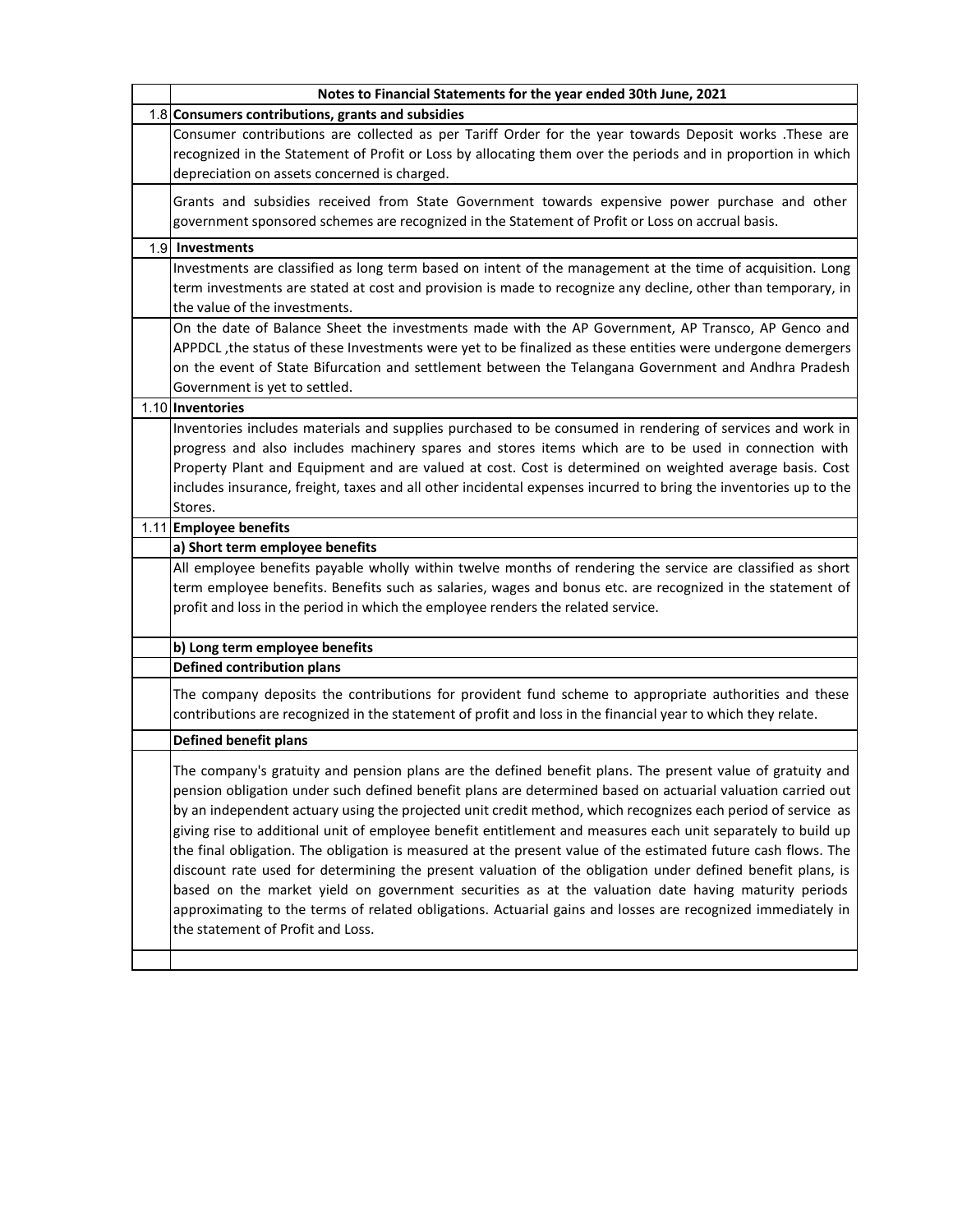| Notes to Financial Statements for the year ended 30th June, 2021                                                                                                                                                                                                                                                                                                                                                                                                                                                                                                                                    |
|-----------------------------------------------------------------------------------------------------------------------------------------------------------------------------------------------------------------------------------------------------------------------------------------------------------------------------------------------------------------------------------------------------------------------------------------------------------------------------------------------------------------------------------------------------------------------------------------------------|
| <b>Other employee benefits</b>                                                                                                                                                                                                                                                                                                                                                                                                                                                                                                                                                                      |
| Benefits under the company's leave encashment scheme constitute other employee benefits. The liability in<br>respect of leave encashment is incorporated on the basis of actuarial valuation carried out by an independent<br>actuary at the year end.                                                                                                                                                                                                                                                                                                                                              |
| 1.12 Taxes on income                                                                                                                                                                                                                                                                                                                                                                                                                                                                                                                                                                                |
| Tax expense comprises current and deferred tax. Current income-tax is measured at the amount expected to<br>be paid to the tax authorities in accordance with the Income-tax Act, 1961 enacted in India and tax laws<br>prevailing in the respective tax jurisdictions where the company operates. The tax rates and tax laws used to<br>compute the amount are those that are enacted or substantively enacted, at the reporting date.                                                                                                                                                             |
| Deferred income taxes reflect the impact of timing differences between taxable income and accounting<br>income originating during the current year and reversal of timing differences for the earlier years. Deferred<br>tax is measured using the tax rates and the tax laws enacted or substantively enacted at the reporting date.<br>Deferred income tax relating to items recognized directly in equity is recognized in equity and not in the<br>statement of profit and loss.                                                                                                                |
| Deferred tax liabilities are recognized for all taxable timing differences. Deferred tax assets are recognized for<br>deductible timing differences only to the extent that there is reasonable certainty that sufficient future<br>taxable income will be available against which such deferred tax assets can be realized. In situations where<br>the company has unabsorbed depreciation or carry forward tax losses, all deferred tax assets are recognized<br>only if there is virtual certainty supported by convincing evidence that they can be realized against future<br>taxable profits. |
| The carrying amount of deferred tax assets are reviewed at each reporting date. The company writes-down<br>the carrying amount of deferred tax asset to the extent that it is no longer reasonably certain or virtually<br>certain, as the case may be, that sufficient future taxable income will be available against which deferred tax<br>asset can be realized. Any such write-down is reversed to the extent that it becomes reasonably certain or<br>virtually certain, as the case may be, that sufficient future taxable income will be available.                                         |
| 1.13 Provision and contingencies                                                                                                                                                                                                                                                                                                                                                                                                                                                                                                                                                                    |
| The company recognizes a provision when there is a present obligation as a result of a past event and it is<br>a)<br>probable that it would involve an outflow of resources and a reliable estimate can be made of the amount of<br>such obligation. Such provisions are not discounted to their present value and are determined based on the<br>management's estimation of the obligation required to settle the obligation at the balance sheet date and<br>adjusted to reflect management's current estimates.                                                                                  |
| b) i) The policy for providing provision for bad and doubtful debts up to F.Y 2015-16 was based on non<br>litigated receivables outstanding for more than 60 months and w.e.f F.Y 2016-17 the accounting policy has<br>been changed i.e., based on LT Private bill stopped services arrears and HT Private bill stopped (including<br>court cases) outstanding arrears for more than 24 months.                                                                                                                                                                                                     |
|                                                                                                                                                                                                                                                                                                                                                                                                                                                                                                                                                                                                     |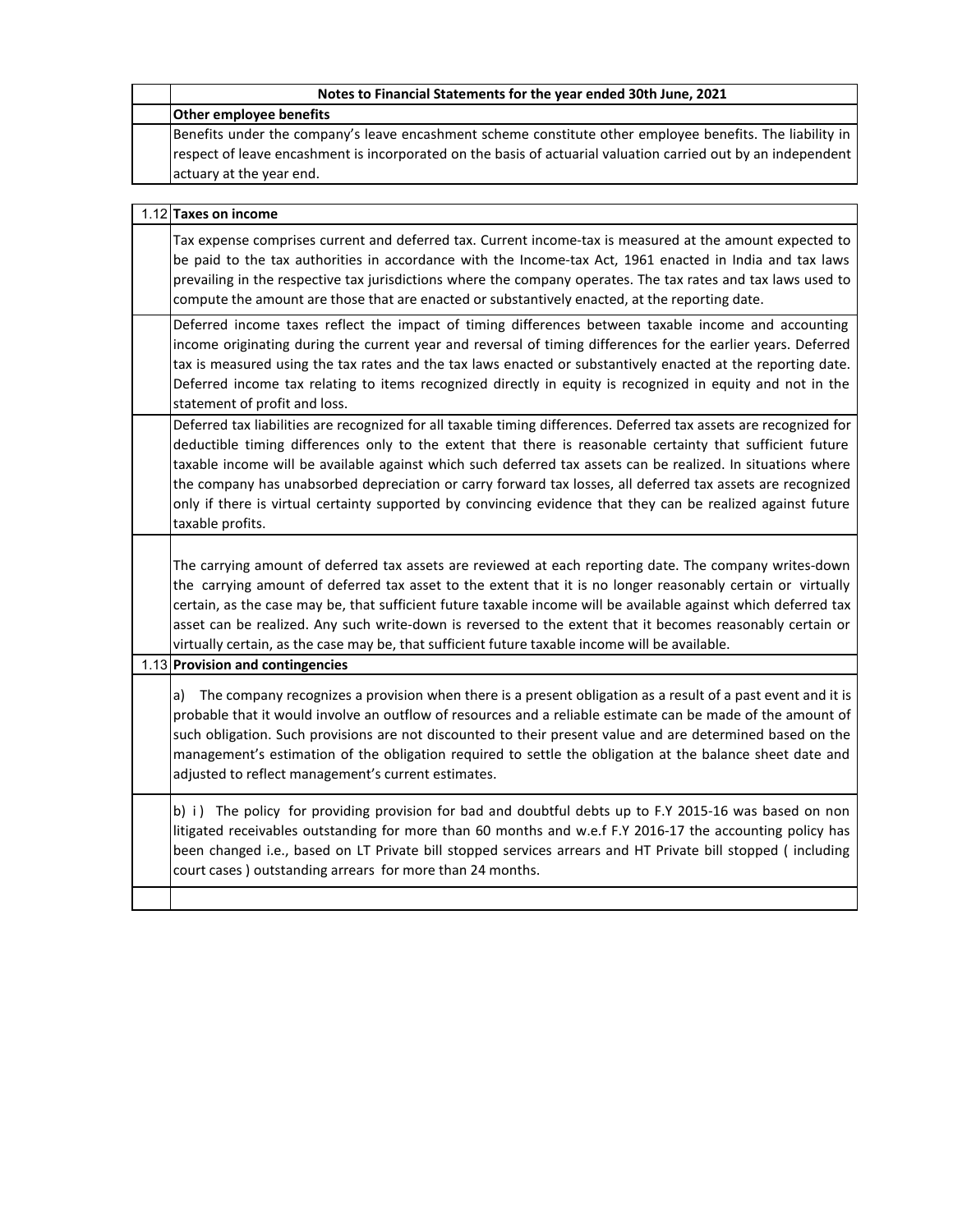| Notes to Financial Statements for the year ended 30th June, 2021                                                                                                                                                                                                                                                                                                                                                                                                                                                                                                                                                                                                                                                                                                                                                                                                                                                                                                                                                                                                                                                                                                                                                                                                                                                                                                                                                                                                   |
|--------------------------------------------------------------------------------------------------------------------------------------------------------------------------------------------------------------------------------------------------------------------------------------------------------------------------------------------------------------------------------------------------------------------------------------------------------------------------------------------------------------------------------------------------------------------------------------------------------------------------------------------------------------------------------------------------------------------------------------------------------------------------------------------------------------------------------------------------------------------------------------------------------------------------------------------------------------------------------------------------------------------------------------------------------------------------------------------------------------------------------------------------------------------------------------------------------------------------------------------------------------------------------------------------------------------------------------------------------------------------------------------------------------------------------------------------------------------|
| 1.14 Accounting for Demerger                                                                                                                                                                                                                                                                                                                                                                                                                                                                                                                                                                                                                                                                                                                                                                                                                                                                                                                                                                                                                                                                                                                                                                                                                                                                                                                                                                                                                                       |
| Consequent to bifurcation of the State of Andhra Pradesh, two operating Circles of the Company were<br>demerged effectively on the appointed date, i.e., 02.06.2014 in terms with Schedule XII to the Andhra Pradesh                                                                                                                                                                                                                                                                                                                                                                                                                                                                                                                                                                                                                                                                                                                                                                                                                                                                                                                                                                                                                                                                                                                                                                                                                                               |
| Re-organisation Act 2014. Accordingly, Assets and Liabilities of the Company were bifurcated based on GO<br>Ms. No.24 issued by united State of Andhra Pradesh. Financial Statements relating to this bifurcation were<br>adopted by the Board of the Company and Certified by Independent Chartered Accountants and submitted to<br>Expert Committee constituted under the APR Act. However in the case of Employees related assets and<br>liabilities, certain -Long Term Liabilities, Long Term Loans and Advances, Cash and Cash Equivalents and Long<br>Term Receivables, the basis of bifurcation as specified in the GO mentioned above could not followed and<br>another basis was used for bifurcation of Assets and Liabilities and the bifurcation proposals were approved<br>by the Expert committee vide D.O. Lr No. 5614/Expert committee/2014 dated 15-03-2018. But the net<br>settlement of assets receivable/liabilities payment was not taken place and to that extent balances shared<br>based on the other than geographical basis will be reflected in Financial statements under the various heads<br>namely, in Note No. 3 Capital Reserve for an amount of Rs. 723 Crores, in Note No. 4 Long Term Borrowings<br>for an amount of Rs. 1683.60 Crores and the net receivable on account of Demerger of assets and liabilities<br>shared(both viz., Geographical basis and other than Geographical basis was resulted into) for an amount of |
| Rs. 2096.60 Crores have been shown in Note No. 20 under the head other current assets.                                                                                                                                                                                                                                                                                                                                                                                                                                                                                                                                                                                                                                                                                                                                                                                                                                                                                                                                                                                                                                                                                                                                                                                                                                                                                                                                                                             |
| Accounting for Merger(Re-organisation of districts in Telangana)                                                                                                                                                                                                                                                                                                                                                                                                                                                                                                                                                                                                                                                                                                                                                                                                                                                                                                                                                                                                                                                                                                                                                                                                                                                                                                                                                                                                   |
| i)Consequent to Re-organisation of Districts and formation of new districts of Telangana w.e.f 11.10.2016 7<br>revenue mandals from jurisdiction of Karimnagar and Warangal which are under the jurisdiction of TSNPDCL<br>were now re-organised to Siddipet District.<br>ii) During the financial year 2019-20 all the entries relating to acquisition of Assets and taken over of liabilities                                                                                                                                                                                                                                                                                                                                                                                                                                                                                                                                                                                                                                                                                                                                                                                                                                                                                                                                                                                                                                                                    |
| in respect of Husnabad are settled through Inter Corporate Dues from the TSNPDCL.                                                                                                                                                                                                                                                                                                                                                                                                                                                                                                                                                                                                                                                                                                                                                                                                                                                                                                                                                                                                                                                                                                                                                                                                                                                                                                                                                                                  |
| iii) In the notes forming part of the financial statements, wherever there is no feasibility to present the<br>balances acquired in respect of Gundala Mandal as per classification of respective schedules, it is presented<br>as an direct addition to the balances forming part of schedules before bifurcation.                                                                                                                                                                                                                                                                                                                                                                                                                                                                                                                                                                                                                                                                                                                                                                                                                                                                                                                                                                                                                                                                                                                                                |
| iv) The Govt of Telangana vide GO Ms No. 20 Dated: 23.02.2019 has re-transferred the Gundala Mandal from<br>the TSNPDCL Jurisdiction to TSSPDCL and the said Mandal was earlier transferred from the TSSPDCL to<br>TSNPDCL and with regard to the transfer of assets and liabilities, the TSSPDCL has taken over the Network of<br>Gundala Mandal w.e.f.01.04.2019, accordingly the assets and liabilities of Gundala have been incorporated in<br>the Financial Year 2019-20.                                                                                                                                                                                                                                                                                                                                                                                                                                                                                                                                                                                                                                                                                                                                                                                                                                                                                                                                                                                     |
|                                                                                                                                                                                                                                                                                                                                                                                                                                                                                                                                                                                                                                                                                                                                                                                                                                                                                                                                                                                                                                                                                                                                                                                                                                                                                                                                                                                                                                                                    |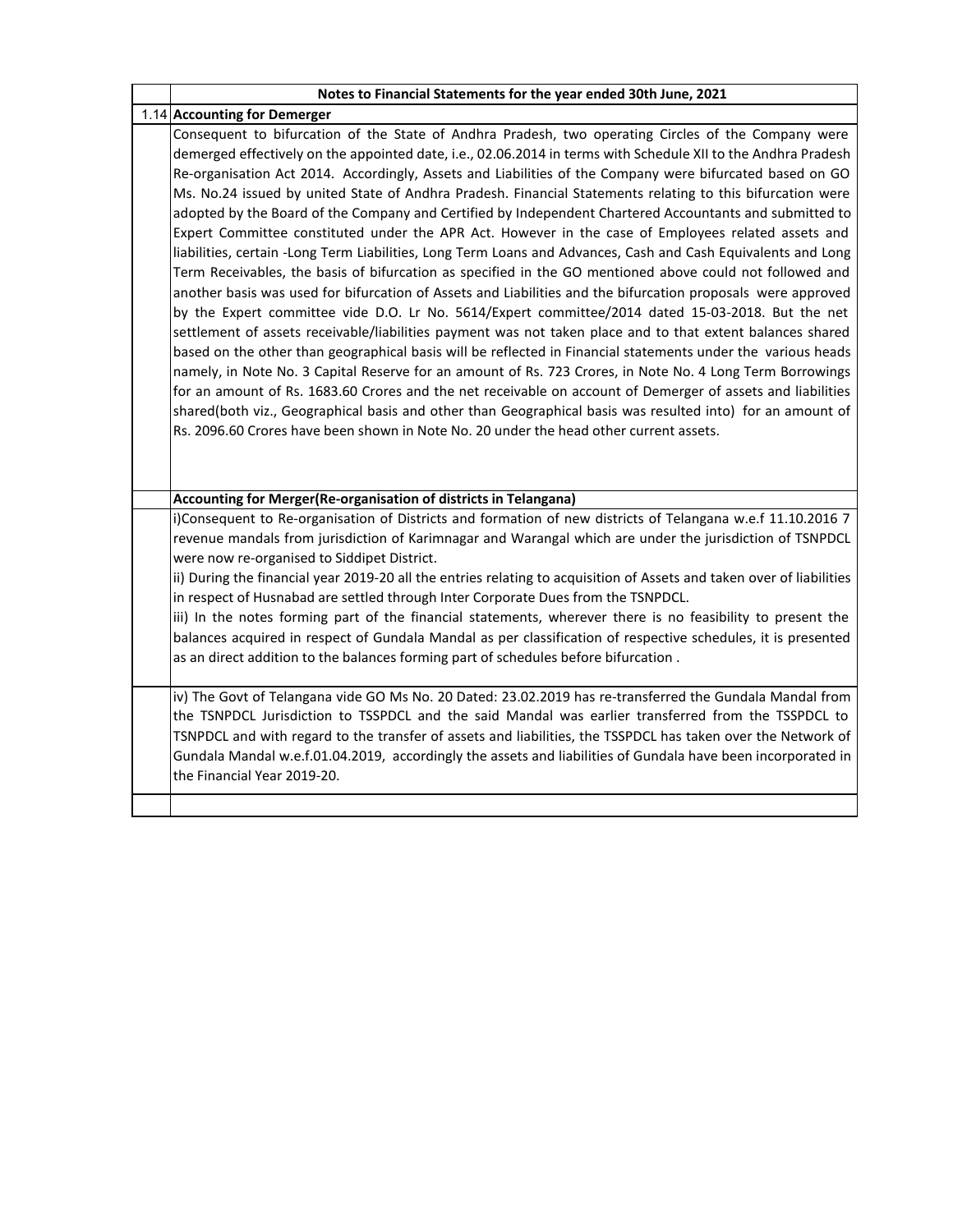| Notes to Financial Statements for the year ended 30th June, 2021                                                                                                                                                                                                                                                                                                                                                                                                                                                                                                                                                                                                                                                                                                                                            |  |
|-------------------------------------------------------------------------------------------------------------------------------------------------------------------------------------------------------------------------------------------------------------------------------------------------------------------------------------------------------------------------------------------------------------------------------------------------------------------------------------------------------------------------------------------------------------------------------------------------------------------------------------------------------------------------------------------------------------------------------------------------------------------------------------------------------------|--|
| 1.15 Earnings per share                                                                                                                                                                                                                                                                                                                                                                                                                                                                                                                                                                                                                                                                                                                                                                                     |  |
| Basic earnings per share are calculated by dividing the net profit or loss for the period attributable to equity<br>shareholders by the weighted average number of equity shares outstanding during the period. For the<br>purpose of calculating diluted earnings per share, the net profit or loss for the period attributable to equity<br>shareholders and the weighted average number of shares outstanding during the period are adjusted for the<br>effects of all dilutive potential equity shares.<br>1.16 Third Transfer Scheme Balances                                                                                                                                                                                                                                                          |  |
| (a) (i) The then Government of Andhra Pradesh (GoAP) vide G.O.Ms. No.58, Energy (Power-III), dated: 07-06-<br>2005 notified the transfer of Bulk Supply Undertaking and Power Purchase Agreements from Transmission<br>Corporation of Andhra Pradesh Limited (APTRANSCO) to the four Distribution Companies (DISCOMs), in<br>specified ratios, as on 09-06-2005. The share of the Company in generation capacities of all generating<br>stations allocated to the four DISCOMS is 43.48%.                                                                                                                                                                                                                                                                                                                   |  |
| (ii) The GOAP has, vide G.O. Ms No.53, Energy (Power-III), dated: 28.04.2008, amended the share of four<br>DISCOMs in the Generating Stations as per which the revised share of APCPDL is 46.06%. This G.O. shall be<br>deemed to have come into force with retrospective effect from 09.06.2005. The retrospective<br>implementation of the G.O. involves many calculations, revisions, etc. The Andhra Pradesh Power Co-<br>ordination Committee (APPCC) has requested the GoAP to amend the date of implementation from April,<br>2008 onwards.                                                                                                                                                                                                                                                          |  |
| (iii) The Accounting of Purchase of Power as disclosed in the Note No. 23 is based on the revised share of<br>46.06% and consequent to enactment of AP Reorganisation Bill, 2014 the Power Purchase ratio has been<br>further revised vide G O Ms. No.20 dated 08.05.2014 w.e.f. 02/06/2014 viz., 38.02% ,15.87 %, 15.80 % and<br>30.31% in respect of TSSPDCL, TSNPDCL, APEPDCL and APSPDCL respective. And considering (38.02 Plus 15.87<br>%) as equal to 100 % of Both Discoms TSSPDCL and TSNPDCL, the proportionate percentage of TSSPDCL comes<br>to (38.02/53.89)*100 is equal to 70.55 % and similarly in respect of TSNPDCL (15.87/53.89)*100 is equal to<br>29.45 %. Accordingly, TSPCC has allocated power purchase cost between the TSSPDCL and TSNPDCL in the<br>ratio of 70.55 % and 29.45%. |  |
| (b) The cost of Power Purchase, Inter-State Sale of power and its accounting are being carried out by the<br>TSPCC and are intimated to the DISCOMs, which are adopted in the Company's books.                                                                                                                                                                                                                                                                                                                                                                                                                                                                                                                                                                                                              |  |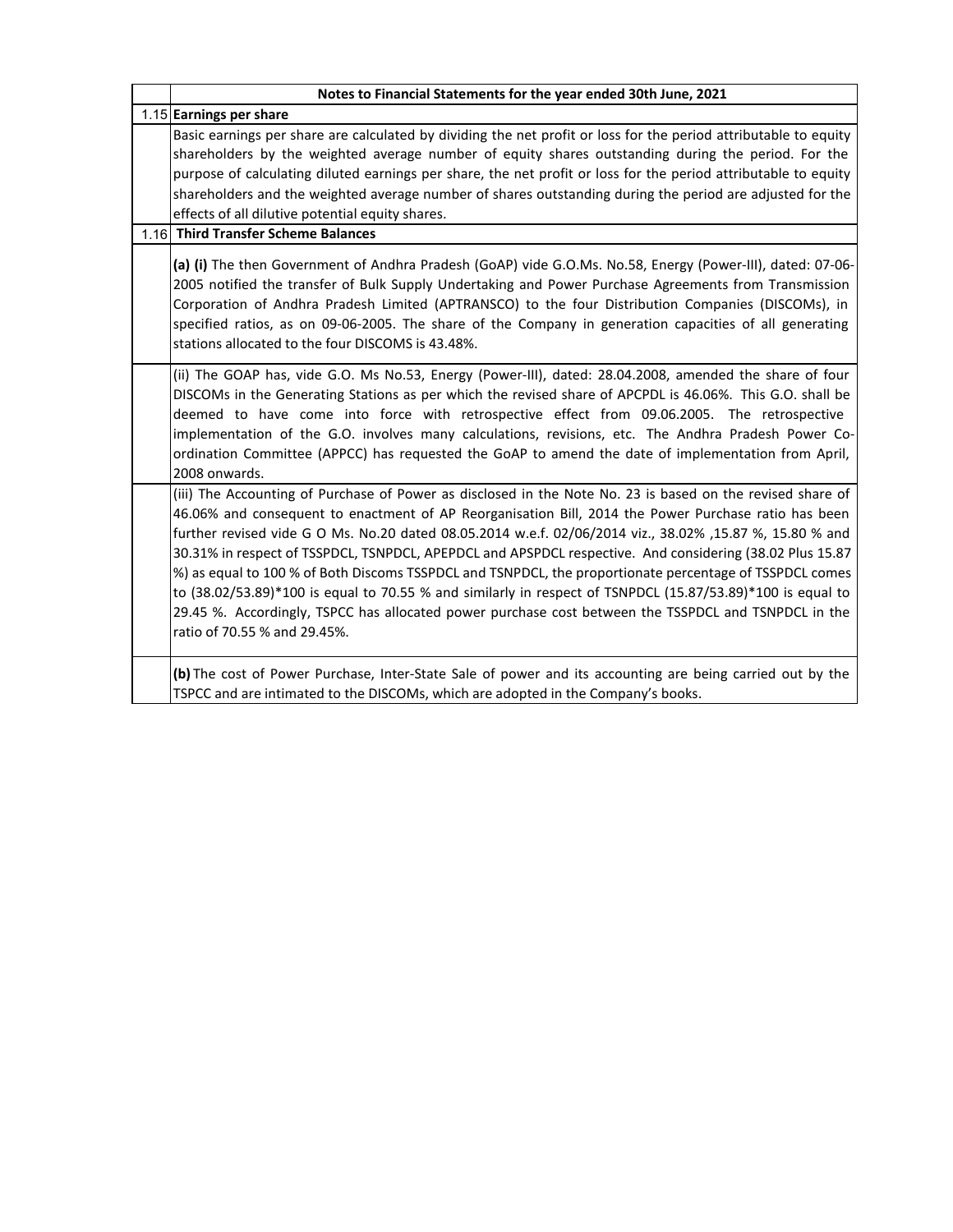# **2- SHARE CAPITAL**

The Authorised, issued, subscribed and fully paid up share capital comprises of equity shares having par value of Rs.10 each as follows

| <b>TUILUMS</b>                                          |                  |                  |  |
|---------------------------------------------------------|------------------|------------------|--|
| <b>Particulars</b>                                      | As at 30.06,2021 | As at 31.03.2021 |  |
|                                                         | ₹ (In Crore)     | ₹ (In Crore)     |  |
| <b>Authorised</b>                                       |                  |                  |  |
| 2000,00,00,000 Equity shares of ₹10 each                | 20,000.00        | 20,000.00        |  |
| <b>Issued, Subscribed And Paid-up</b>                   |                  |                  |  |
| 1,201,79,30,306 Equity shares of ₹10 each fully paid up | 12,017.93        | 12,017.93        |  |
| <b>TOTAL</b>                                            | 12,017.93        | 12,017.93        |  |

# **B. Details of Share Holders holding more than 5% shares in the company**

| Name of Shareholder                                         | As at 30.06.2021<br>(As at 31.03.2020) |                  |  |
|-------------------------------------------------------------|----------------------------------------|------------------|--|
|                                                             | No. of Shares held                     | % of Holding     |  |
| <b>Equity Shares</b>                                        |                                        |                  |  |
| Governor of Telangana                                       | 12,01,79,30,306<br>(12,01,79,30,306)   | 100% *<br>(100%) |  |
| Total                                                       | 12,017,930,306                         |                  |  |
| * Includes 9 shares held by Nominees of Govt. of Telangana. |                                        |                  |  |

#### **3 - RESERVES & SURPLUS**

| <b>Particulars</b>                                            | As at 30.06,2021 | As at 31.03.2021 |
|---------------------------------------------------------------|------------------|------------------|
| a. Consumer Contribution towards capital assets               |                  |                  |
| <b>Opening Balance</b>                                        | 5,844.64         | 5,261.82         |
| (+) Current year Receipts                                     | 150.78           | 582.83           |
| <b>Closing Balance</b>                                        | 5,995.42         | 5,844.64         |
| b. Subsidies towards cost of capital assets                   |                  |                  |
| <b>Opening Balance</b>                                        | 73.40            | 73.40            |
| (+) Current year Receipts                                     | (0.00)           |                  |
| Transfer on Merger - Gundala                                  |                  |                  |
| <b>Closing Balance</b>                                        | 73.40            | 73.40            |
| c. Grants/Donations towards cost of capital assets            |                  |                  |
| <b>Opening Balance</b>                                        | 739.39           | 678.64           |
| (+) Current year Receipts                                     | 9.70             | 60.75            |
| <b>Closing Balance</b>                                        | 749.09           | 739.39           |
| Total (Closing balance of a+b+c)                              | 6,817.91         | 6,657.43         |
| Less: Withdrawal towards cost of Capital Assets               |                  |                  |
| <b>Opening Balance</b>                                        | (2,929.77)       | (2,554.32)       |
| (+) Current year Amortization to Statement of Profit and Loss |                  | (375.45)         |
| <b>Closing Balance</b>                                        | (2,929.77)       | (2,929.77)       |
| <b>Total</b>                                                  | 3,888.14         | 3,727.66         |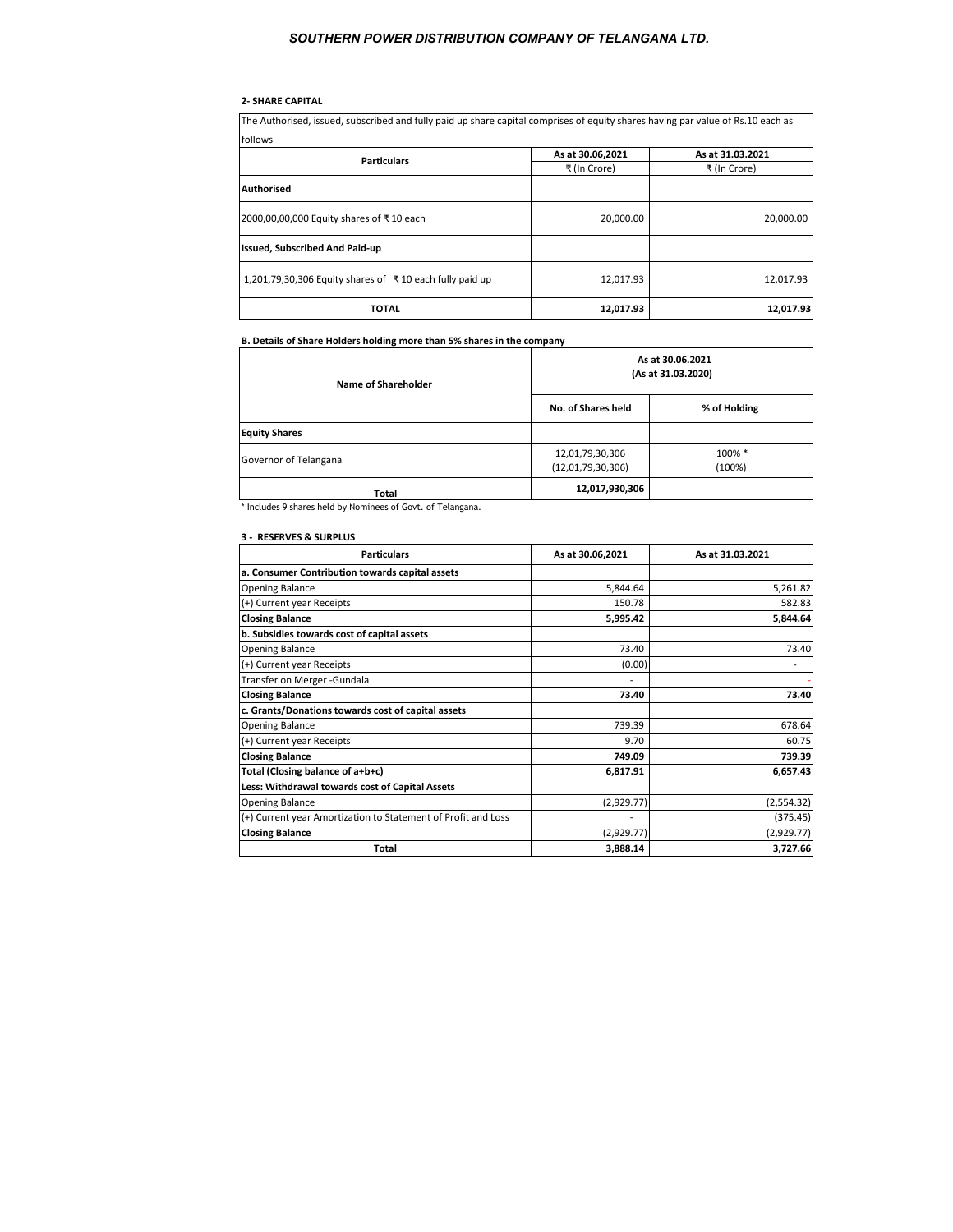| d. Statutory Reserves:                         |              |              |
|------------------------------------------------|--------------|--------------|
| <b>Contingency Reserve Fund</b>                |              |              |
| <b>Opening Balance</b>                         | 55.25        | 53.09        |
| (+) Current year Receipts                      | 0.98         | 2.16         |
| <b>Closing Balance</b>                         | 56.23        | 55.25        |
| e. Capital Reserve on Demerger                 |              |              |
| <b>Opening Balance</b>                         | 723.01       | 723.01       |
| (+) Transfer on Demerger                       |              |              |
| <b>Closing Balance</b>                         | 723.01       | 723.01       |
| f. Surplus                                     |              |              |
| <b>Opening Balance</b>                         | (33, 555.34) | (29, 309.38) |
| (+) Net Profit/(Net Loss) For the Current Year | (1,007.51)   | (4, 245.96)  |
| <b>Closing Balance</b>                         | (34, 562.85) | (33, 555.34) |
| <b>Grand Total</b>                             | (29, 895.47) | (29,049.43)  |

#### **3.1 SHARE APPLICATION MONEY PENDING FOR ALLOTMENT**

| <b>Particulars</b>                          | As at 30.06.2021 | As at 31.03.2021 |
|---------------------------------------------|------------------|------------------|
| Investment in Discoms by Govt. of Telangana |                  |                  |
| Funds received under the UDAY Scheme        |                  |                  |
| Total                                       |                  |                  |

|      | <b>4 - LONG TERM BORROWINGS</b> |                  |                  |
|------|---------------------------------|------------------|------------------|
| S.No | <b>Particulars</b>              | As at 30.06,2021 | As at 31.03.2021 |
|      |                                 | ₹ (In Crore)     | ₹ (In Crore)     |
|      | <b>Bonds</b>                    | 2.024.65         | 2.024.65         |
|      | <b>Term Loans</b>               |                  |                  |
|      | i) From Banks                   | 183.93           | 182.26           |
|      | lii) From Other Parties         | 14.746.24        | 13,486.46        |
|      | Total                           | 16,954.82        | 15,693.37        |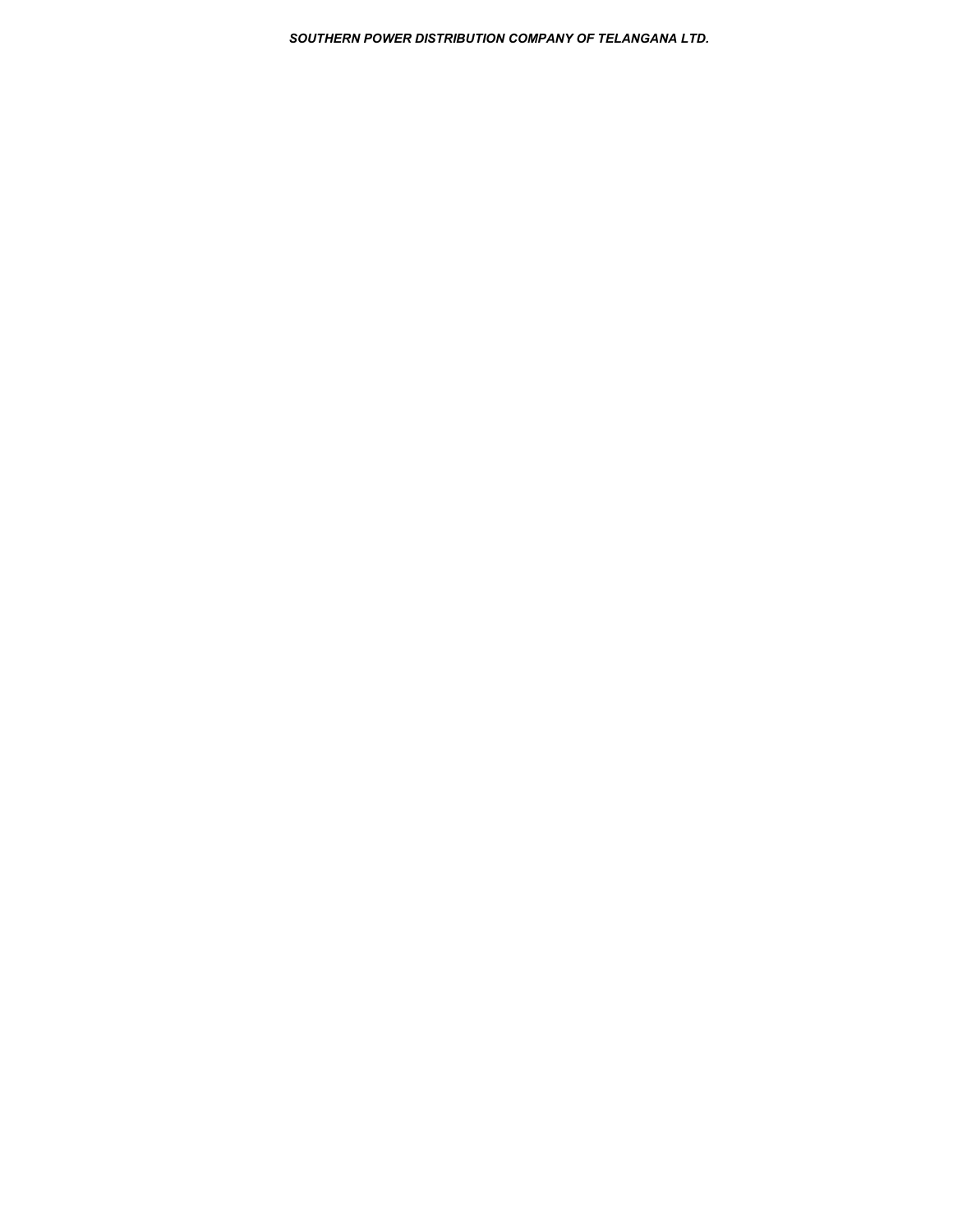# **5- OTHER LONG TERM LIABILITIES**

| <b>Particulars</b>                  | As at 30.06,2021 | As at 31.03.2021 |
|-------------------------------------|------------------|------------------|
|                                     | ₹ (In Crore)     | ₹ (In Crore)     |
| <b>Vendor Deposits</b>              | 149.58           | 154.42           |
| <b>Contribution Works</b>           | 36.65            | 35.07            |
| <b>Other Liabilities</b>            | 117.76           | 117.92           |
| GIS - Insurance & Saving Fund       | 4.84             | 4.91             |
| Self Funding Medical Scheme         | 16.82            | 17.20            |
| Accidental Risk Self Funding Scheme | 0.13             | 0.13             |
| <b>TOTAL</b>                        | 325.78           | 329.65           |

#### **6 - LONG TERM PROVISIONS**

| <b>Particulars</b>                         | As at 30.06,2021 | As at 31.03.2021 |
|--------------------------------------------|------------------|------------------|
|                                            | ₹ (In Crore)     | ₹ (In Crore)     |
| Provision for employee benefits            |                  |                  |
| Gratuity (unfunded)                        | 213.82           | 214.37           |
| Leave Encashment (unfunded)                | 992.26           | 994.36           |
| TSSPDCL Pension and Gratuity Trust(Funded) | 1,026.29         | 1,151.29         |
| <b>TOTAL</b>                               | 2,232.37         | 2,360.02         |
|                                            |                  |                  |

## **7 - SHORT TERM BORROWINGS**

| <b>Particulars</b>        | As at 30.06,2021 | As at 31.03.2021 |
|---------------------------|------------------|------------------|
|                           | ₹ (In Crore)     | ₹ (In Crore)     |
| Loans Repayable on Demand |                  |                  |
| i) From Banks             | 285.96           | 98.09            |
| ii) From Other Parties    | 484.90           | 529.01           |
| Total                     | 770.86           | 627.10           |

# **8- TRADE PAYABLES**

| <b>Particulars</b>                             | As at 30.06,2021 | As at 31.03.2021 |
|------------------------------------------------|------------------|------------------|
|                                                | ₹ (In Crore)     | ₹ (In Crore)     |
| Unsecured                                      |                  |                  |
| A. Micro, Small and Medium Enterprises (MSMEs) | 8.67             | 6.18             |
|                                                |                  |                  |
| <b>B. Other than MSME</b>                      |                  |                  |
| APEPDCL                                        | 991.08           | 991.13           |
| APSPDCL                                        | (1, 253.73)      | (1, 253.68)      |
| TSNPDCL                                        | (884.38)         | (883.07)         |
| TSGENCO                                        | (1,095.86)       | (1, 477.28)      |
| APGENCO                                        | 8,845.72         | 8,845.72         |
| APTRANSCO                                      | 5.77             | 5.77             |
| TGTRANSCO                                      | 1,213.03         | 986.52           |
| <b>Other Power Purchase Creditors</b>          | 13,707.10        | 12,181.82        |
| <b>Other Payables</b>                          | 394.52           | 474.79           |
| Trade Payables transfer on Merger- Gundala     | 2.78             | 2.78             |
| Total                                          | 21,934.70        | 19,880.68        |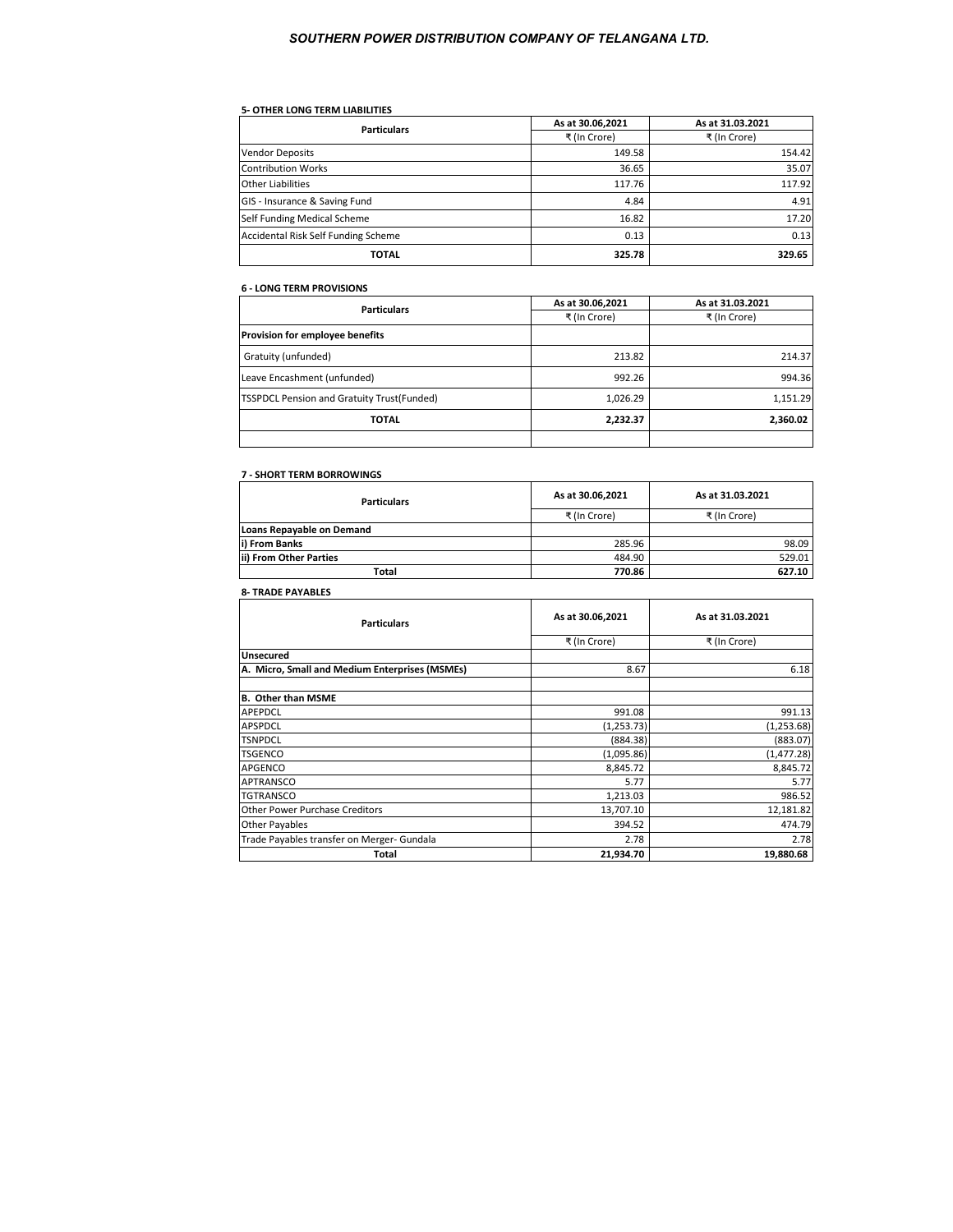## **9 - OTHER CURRENT LIABILTIES**

| <b>Particulars</b>                   | As at 30.06,2021 | As at 31.03.2021 |
|--------------------------------------|------------------|------------------|
|                                      | ₹ (In Crore)     | ₹ (In Crore)     |
| Current maturities of long-term debt | 679.10           | 2,597.29         |
| <b>Employee related liabilities</b>  | 144.35           | 157.18           |
| <b>Statutory Liability</b>           | 408.63           | 405.33           |
| <b>Advance from Customers</b>        | 55.45            | 78.25            |
| <b>Consumer Deposits</b>             | 3,791.55         | 3,741.48         |
| Gov. of AP SC/ST Payable             | 3.47             | 3.47             |
| <b>Inter Unit Accounts</b>           | 376.43           | 8.85             |
| Interest Payable on Consumer Deposit | 142.98           | 142.98           |
| Interest Accrued and due             | 344.88           | 344.88           |
| <b>Other Liabilities</b>             | 1,082.31         | 1,151.47         |
| Artisans Salaries Payable            | 22.76            | 23.37            |
| <b>GST Liabilities</b>               | 6.62             | 7.91             |
| <b>TSSPDCL PF Trust</b>              | 0.35             |                  |
| Total                                | 7,058.88         | 8,662.46         |

#### **10 - SHORT TERM PROVISIONS**

| <b>Particulars</b>                          | As at 30.06,2021 | As at 31.03.2021 |
|---------------------------------------------|------------------|------------------|
|                                             | ₹ (In Crore)     | ₹ (In Crore)     |
| Provision for Employee cost                 | 29.62            | 29.62            |
| <b>RPF Fund</b>                             | 0.01             | 0.01             |
| Provision for Admin Expenses                | 14.02            | 14.02            |
| Provision for CWIP                          | 0.82             | 0.82             |
| Provision for Interest                      | 269.83           | 269.83           |
| Provision for O&M works                     | 1.51             | 1.51             |
| Provision for R & C Penalties               | 0.10             | 0.10             |
| Provision for Power Purchase Cost           | 0                | 53.84            |
| Gratuity (unfunded)                         | 0.84             | 0.84             |
| Leave Encashment (unfunded)                 | 54.10            | 54.10            |
| <b>TSSPDCL Pension &amp; Gratuity Trust</b> |                  |                  |
| Total                                       | 370.85           | 424.69           |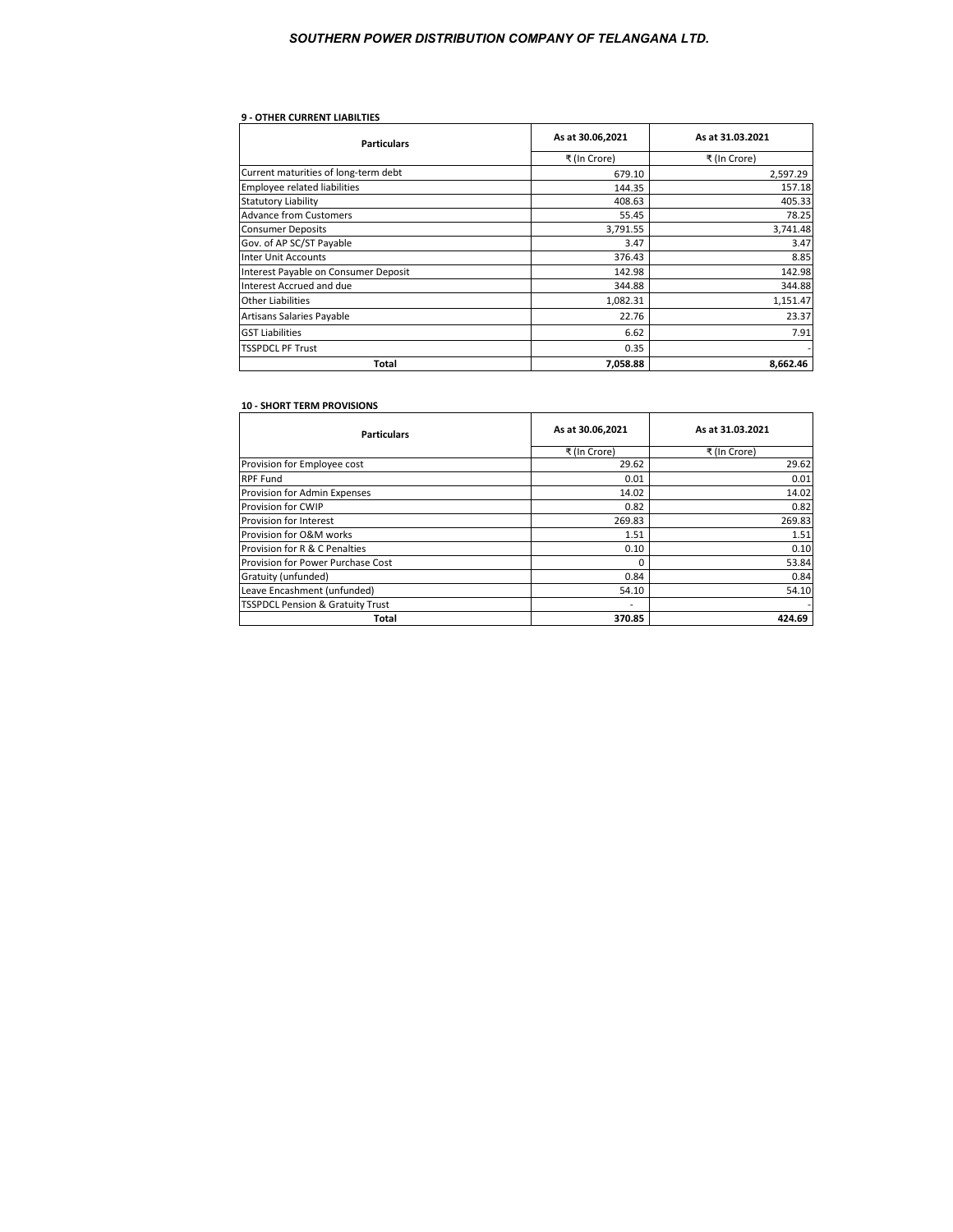**Note No.11 - Property Plant and Equipment (In Crore)** 

|       |                                  |                        |                  | <b>Gross Carrying Values</b> |                                                 |                         | Depreciation & Amortisation |                                           |                           |                                                         |                          | <b>Net Carrying Values</b> |                         |
|-------|----------------------------------|------------------------|------------------|------------------------------|-------------------------------------------------|-------------------------|-----------------------------|-------------------------------------------|---------------------------|---------------------------------------------------------|--------------------------|----------------------------|-------------------------|
| S. No | Particulars                      | As at<br>April 1, 2021 | <b>Additions</b> | Deletions/<br>Adjustments    | Acquired<br>through<br>business<br>combinations | As at<br>30th June 2021 | As at<br>1st April 2021     | Depreciation<br>charge for the<br>quarter | Deletions/<br>Adjustments | <b>Additions</b><br>through<br>business<br>combinations | As at<br>30th June 2021  | As at<br>30th June 2021    | As at<br>31st Mar, 2021 |
|       |                                  | ₹                      | ₹                | ₹                            | ₹                                               | ₹                       | ₹                           | ₹                                         | ₹                         | ₹                                                       | ₹                        | ₹                          | ₹                       |
| a     | <b>TANGIBLE ASSETS</b>           |                        |                  |                              |                                                 |                         |                             |                                           |                           |                                                         |                          |                            |                         |
|       | Land                             | 8.64                   | $\sim$           |                              |                                                 | 8.64                    |                             | ٠                                         |                           |                                                         |                          | 8.64                       | 8.64                    |
|       | <b>Buildings</b>                 | 348.40                 | 2.12             |                              |                                                 | 350.52                  | 95.94                       | 2.62                                      |                           |                                                         | 98.56                    | 251.96                     | 252.46                  |
|       | Other Civil Works                | 197.23                 | 2.32             |                              |                                                 | 199.55                  | 30.99                       | 1.49                                      |                           |                                                         | 32.48                    | 167.07                     | 166.24                  |
|       | Plant and Machinery              | 7,842.91               | 132.77           |                              |                                                 | 7,975.68                | 3,882.05                    | 122.08                                    |                           |                                                         | 4,004.13                 | 3,971.55                   | 3,960.86                |
|       | ines and Cable Network           | 7,343.87               | 169.01           |                              |                                                 | 7,512.88                | 3,309.45                    | 112.90                                    |                           |                                                         | 3,422.35                 | 4,090.53                   | 4,034.42                |
|       | Meters and Metering<br>equipment | 1,594.09               | 37.34            | 1.34                         |                                                 | 1,630.09                | 987.42                      | 29.90                                     | 1.19                      |                                                         | 1,016.13                 | 613.96                     | 606.68                  |
|       | Vehicles                         | 7.08                   | $\sim$           |                              |                                                 | 7.08                    | 6.37                        |                                           |                           |                                                         | 6.37                     | 0.71                       | 0.71                    |
|       | Furniture and Fixtures           | 15.19                  | 0.05             |                              |                                                 | 15.24                   | 9.90                        | 0.25                                      |                           |                                                         | 10.15                    | 5.09                       | 5.29                    |
|       | Office Equipment                 | 43.94                  | 0.27             |                              |                                                 | 44.21                   | 27.56                       | 0.79                                      |                           |                                                         | 28.35                    | 15.86                      | 16.38                   |
|       | Air Conditioners                 | 2.21                   | 0.02             |                              |                                                 | 2.23                    | 1.53                        | 0.02                                      |                           |                                                         | 1.55                     | 0.68                       | 0.68                    |
|       | Computer & IT Equipment          | 165.01                 | 0.25             |                              |                                                 | 165.26                  | 111.22                      | 2.64                                      |                           |                                                         | 113.86                   | 51.40                      | 53.79                   |
|       | <b>Sub Total</b>                 | 17,568.57              | 344.15           | 1.34                         |                                                 | 17,911.38               | 8,462.43                    | 272.69                                    | 1.19                      |                                                         | 8,733.93                 | 9,177.45                   | 9,106.15                |
|       | <b>INTANGIBLE ASSETS</b>         |                        |                  |                              |                                                 |                         |                             |                                           |                           |                                                         |                          |                            |                         |
| b     | <b>Computer Software</b>         | 44.26                  | $\sim$           |                              |                                                 | 44.26                   | 41.52                       | 0.40                                      |                           |                                                         | 41.92                    | 2.34                       | 2.73                    |
|       | <b>Sub Total</b>                 | 44.26                  | $\sim$           | $\overline{\phantom{a}}$     |                                                 | 44.26                   | 41.52                       | 0.40                                      | ٠                         |                                                         | 41.92                    | 2.34                       | 2.73                    |
| c     | <b>Capital Work in Progress</b>  | 1,036.77               | 1,130.14         | 1,233.70                     |                                                 | 933.21                  | $\sim$                      | ٠                                         |                           |                                                         |                          | 933.21                     | 1,036.77                |
|       | <b>Sub Total</b>                 | 1,036.77               | 1,130.14         | 1,233.70                     |                                                 | 933.21                  |                             | $\overline{\phantom{a}}$                  | $\sim$                    |                                                         | $\overline{\phantom{a}}$ | 933.21                     | 1,036.77                |
| d     | <b>GRAND TOTAL</b> (a+b+c)       | 18,649.60              | 1,474.29         | 1,235.04                     |                                                 | 18,888.85               | 8,503.95                    | 273.09                                    | 1.19                      |                                                         | 8,775.85                 | 10,113.00                  | 10,145.65               |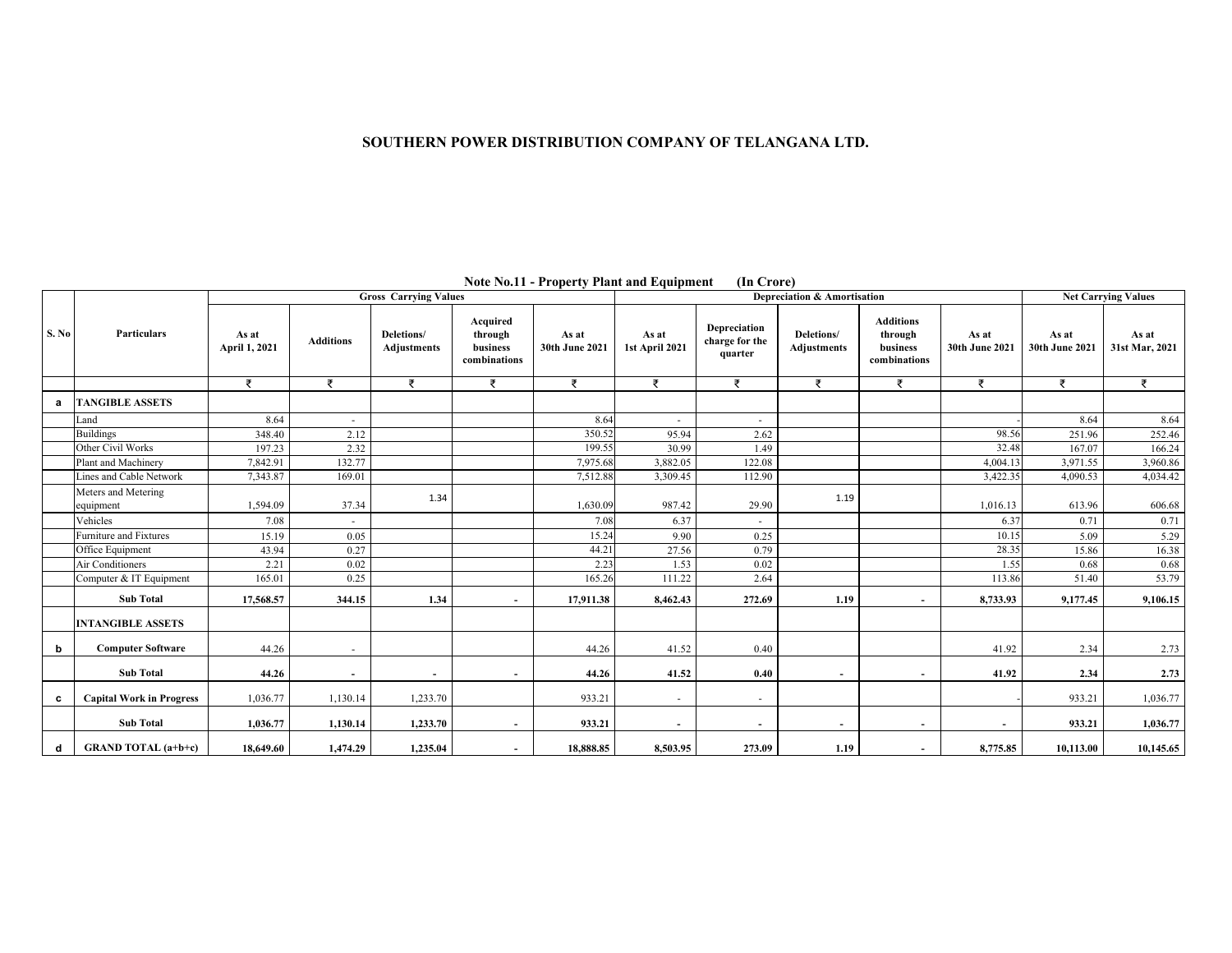|              | SOUTHERN POWER DISTRIBUTION COMPANY OF TELANGANA LIMITED                                                                             |              |                                   |                       |                 |                   |                     |                |
|--------------|--------------------------------------------------------------------------------------------------------------------------------------|--------------|-----------------------------------|-----------------------|-----------------|-------------------|---------------------|----------------|
| 12           | Note No. 12 NON CURRENT INVESTMENTS (at Cost)                                                                                        |              |                                   |                       |                 |                   |                     |                |
| Α.           | <b>Details of Trade Investments</b>                                                                                                  |              |                                   |                       |                 |                   |                     |                |
|              |                                                                                                                                      | Subsidiary / |                                   | No. of Shares / Units | Quoted /        | Partly Paid /     | Amount (₹ In Crore) |                |
| Sr. No.      | Name of the Body Corporate                                                                                                           | Associate /  | As at 30th June   As at 31st Mar. |                       | <b>Unquoted</b> | <b>Fully paid</b> | As at 30th June     | As at 31st Mar |
|              |                                                                                                                                      | JVI          | 2021                              | 2021                  |                 |                   | 2021                | 2021           |
| (1)          | (2)                                                                                                                                  | (3)          | (4)                               | (5)                   | (6)             | (7)               | (8)                 | (9)            |
|              |                                                                                                                                      |              |                                   |                       |                 |                   |                     |                |
| a)           | ANDHRA PRADESH POWER DEVELOPMENT<br>COMPANY LTD. (APPDCL)                                                                            | Others       | 426,010,000                       | 426,010,000           | Unquoted        | <b>Fully Paid</b> | 426.01              | 426.01         |
|              | Total                                                                                                                                |              |                                   |                       |                 |                   | 426.01              | 426.01         |
|              |                                                                                                                                      |              |                                   |                       |                 |                   |                     |                |
| B.           | <b>Details of Other Investments</b>                                                                                                  |              |                                   |                       |                 |                   |                     |                |
|              |                                                                                                                                      | Subsidiary / |                                   | No. of Shares / Units | Quoted /        | Partly Paid /     | Amount (₹ In Crore) |                |
| Sr. No.      | Name of the Body Corporate                                                                                                           | Associate /  | As at 30th June                   | As at 31st Mar.       | <b>Unquoted</b> | <b>Fully paid</b> | As at 30th June     | As at 31st Mar |
|              |                                                                                                                                      | JV/          | 2021                              | 2021                  |                 |                   | 2021                | 2021           |
| $\mathbf{1}$ | Investments in Government or Trust securities                                                                                        |              |                                   |                       |                 |                   |                     |                |
| 200021       | AP TRANSCO - VIDYUT BONDS (Face Value<br>Rs.10,00,000/- per Bond)                                                                    | Others       | 132                               | 132                   | Quoted          | <b>Fully Paid</b> | 13.20               | 13.20          |
| 200013       | 8.74% APPFC Bonds (Face Value Rs.10,00,000/- per<br>Bond)                                                                            | Others       | 47                                | 47                    | Quoted          | <b>Fully Paid</b> | 4.70                | 4.70           |
| 200013       | 9.97% APPFC Bonds (Face Value Rs.10,00,000/-<br>per Bond)                                                                            | Others       | 24                                | 24                    | Quoted          | <b>Fully Paid</b> | 2.40                | 2.40           |
| 200013       | 9.64% APPFC Bonds (Face Value Rs.10,00,000/-<br>per Bond)                                                                            | Others       | 22                                | 22                    | Quoted          | <b>Fully Paid</b> | 2.20                | 2.20           |
|              | 200011 5.64% Govt of India Securities                                                                                                | Others       | 200000                            | 200000                | Unquoted        | <b>Fully Paid</b> |                     |                |
|              | 200014 8.35% Govt of India Securities                                                                                                | Others       | 172000                            | 172000                | Unquoted        | <b>Fully Paid</b> | 1.72                | 1.72           |
|              | 9.15% APSFC - Unsecured, Redeemable, Non<br>200030 Convertible, Non SLR Bonds Series VI-2013 (Face<br>Value Rs.10,00,000/- per Bond) | Others       | 14                                | 14                    | Unquoted        | <b>Fully Paid</b> | 0.56                | 0.56           |
|              | 200036 MAH SLD @ 9.25%                                                                                                               | Others       | 180                               | 180                   | Unquoted        | <b>Fully Paid</b> | 1.80                | 1.80           |
| 200030       | APSFC SERIES VII/2014 FRO (Face Value<br>Rs.1,00,000/- per Bond)                                                                     | Others       | 9                                 | 9                     | Unquoted        | <b>Fully Paid</b> | 0.54                | 0.54           |
| 200038       | 9.2% GOVERNMENT OF INDIA - 2030 SECURITIES                                                                                           | Others       | 194                               | 194                   | Unquoted        | <b>Fully Paid</b> | 1.94                | 1.94           |
| 200037       | 8.4% GOVERNMENT OF INDIA - 2024 SECURITIES                                                                                           | Others       | 190                               | 190                   | Unquoted        | <b>Fully Paid</b> | 1.90                | 1.90           |
|              | Sub Total (B)                                                                                                                        |              |                                   |                       |                 |                   | 30.96               | 30.96          |
|              | Grand Total (A+B)                                                                                                                    |              |                                   |                       |                 |                   | 456.97              | 456.97         |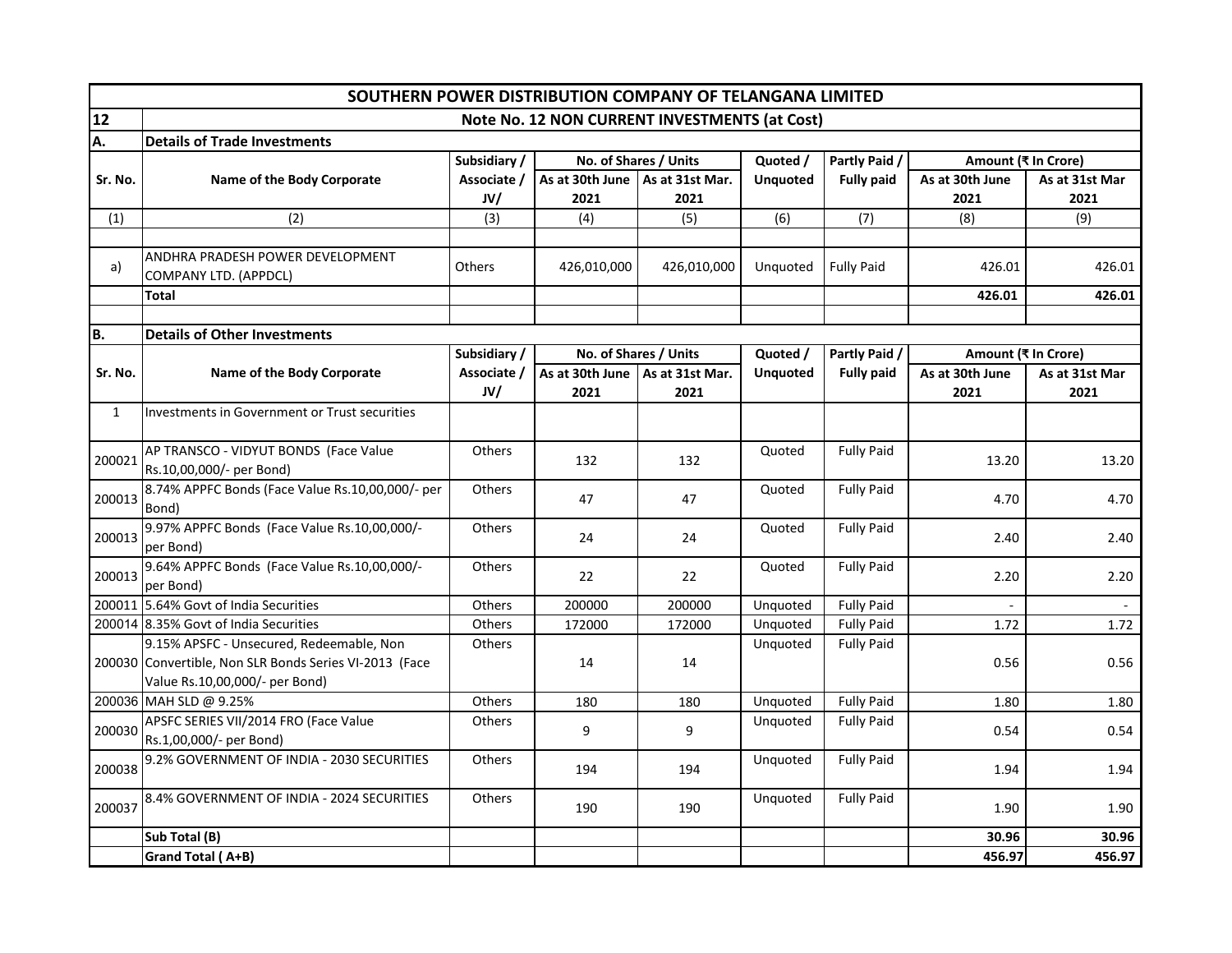| 13. Deferred Tax                   |                  |                  |  |  |  |  |
|------------------------------------|------------------|------------------|--|--|--|--|
| <b>Particulars</b>                 | As at 30.06,2021 | As at 31.03.2021 |  |  |  |  |
| 1. Deferred Tax Liabilities        | (769.10)         | (769.10)         |  |  |  |  |
| 2. Deferred Tax Asset              | 2.780.68         | 2,780.68         |  |  |  |  |
| Net Deferred Tax Asset/Liabilities | 2,011.58         | 2.011.58         |  |  |  |  |

# **14 - LONG TERM LOANS & ADVANCES**

| As at 30.06,2021 | As at 31.03.2021 |
|------------------|------------------|
| ₹ (In Crore)     | ₹ (In Crore)     |
|                  |                  |
| 34.06            | 36.16            |
|                  |                  |
| 2.70             | 3.00             |
| 95.68            | 94.66            |
| 44.37            | 42.42            |
| 176.81           | 176.24           |
|                  |                  |

# **15 - OTHER NON CURRENT ASSETS**

| <b>Particulars</b>                   | As at 30.06,2021 | As at 31.03.2021 |
|--------------------------------------|------------------|------------------|
|                                      | ₹ (In Crore)     | ₹ (In Crore)     |
| (a) Secured, considered good         |                  |                  |
| Long Term Receivables from Employees | 5.78             | 5.95             |
| (b) Unsecured, considered good       |                  |                  |
| Receivable from ITI, Chennai         | 0.49             | 0.49             |
| Total                                | 6.27             | 6.44             |

## **16 - INVENTORIES**

| <b>Particulars</b>                                       | As at 30.06.2021 | As at 31.03.2021 |
|----------------------------------------------------------|------------------|------------------|
|                                                          | ₹ (In Crore)     | ₹ (In Crore)     |
| <b>Stores and Spares</b>                                 | 227.48           | 169.31           |
| Less: Provision for Recovery/Write Off of Cost Materials | 3.82             | 3.82             |
| Total                                                    | 223.66           | 165.49           |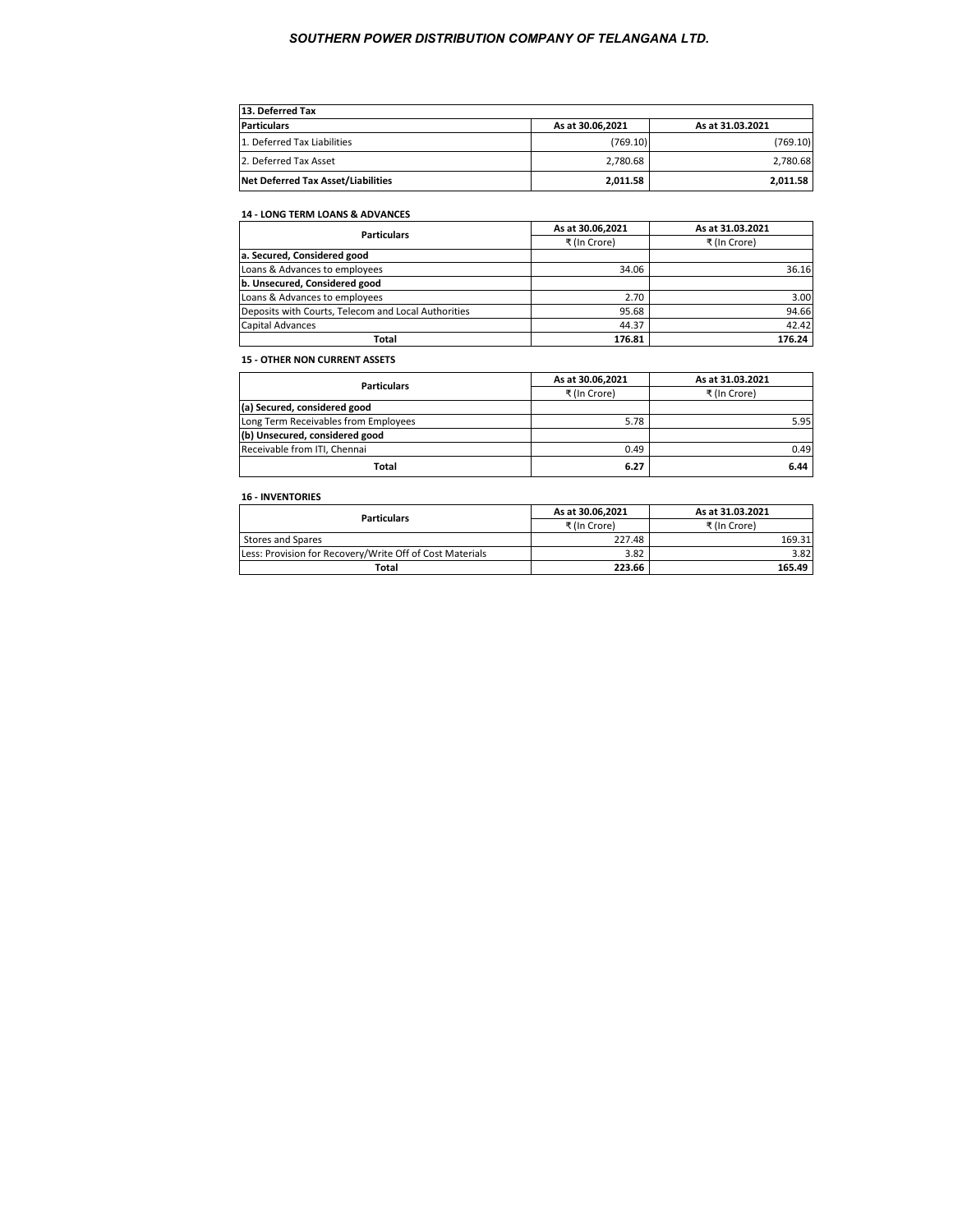## **17 - TRADE RECEIVABLES**

| <b>Particulars</b>                        | As at 30.06.2021 | As at 31.03.2021 |
|-------------------------------------------|------------------|------------------|
|                                           | ₹ (In Crore)     | ₹ (In Crore)     |
| a. Sundry Debtors                         | 12.459.67        | 11.781.58        |
| b. Less: Provision for doubtful debts     | (765.94)         | (765.94)         |
| c. Less: Provision for doubtful debts FSA | (26.02)          | (26.02)          |
| Sub Total $(b + c)$                       | (791.96)         | (791.96)         |
| Total                                     | 11.667.71        | 10.989.62        |

# **18 - CASH & CASH EQUIVALENTS**

| <b>Particulars</b>                                      | As at 30.06.2021 | As at 31.03.2021 |  |  |
|---------------------------------------------------------|------------------|------------------|--|--|
|                                                         | ₹ (In Crore)     | ₹ (In Crore)     |  |  |
| 1. Cash and Cash Equivalents                            |                  |                  |  |  |
| a. Balances with banks                                  |                  |                  |  |  |
| - In Current Accounts                                   | 103.57           | 241.79           |  |  |
| - Remittance in Transit                                 | 10.06            | 21.43            |  |  |
| - In Deposits with Original Maturity less than 3 Months | 327.03           | 51.22            |  |  |
| b. Cash on hand                                         | 22.25            | 21.78            |  |  |
| Total                                                   | 462.91           | 336.22           |  |  |

#### **19 - SHORT TERM LOANS & ADVANCES**

| <b>Particulars</b>                                      | As at 30.06,2021 | As at 31.03.2021 |
|---------------------------------------------------------|------------------|------------------|
| a. Secured, considered good                             |                  |                  |
| Recoverable from employees (Cell phone)                 | 0.06             | 0.06             |
| b. Unsecured, considered good                           |                  |                  |
| Loans & Advances to employees                           | 6.58             | 4.86             |
| Income Tax Refunds                                      | 3.65             | 3.65             |
| Advance to O&M Suppliers                                | 2.19             | 2.19             |
| Government Receivables                                  | 5,381.53         | 5,377.20         |
| Provision for Government Receivables - Additional Power | (3,877.87)       | (3,877.87)       |
| Other Loans & Advances                                  | 0.42             | 0.42             |
| Total                                                   | 1.516.56         | 1.510.51         |

## **20 - OTHER CURRENT ASSETS**

| <b>Particulars</b>                                        | As at 30.06,2021 | As at 31.03.2021 |  |
|-----------------------------------------------------------|------------------|------------------|--|
|                                                           | ₹ (In Crore)     | ₹ (In Crore)     |  |
| Fixed asset retired from active use and held for disposal | 0.07             | 0.07             |  |
| Interest Accrued on Fixed Deposits                        |                  |                  |  |
| Interest Accrued on Investments                           | 5.62             | 5.62             |  |
| Unbilled Revenue - Trade Receivables                      | 2,339.66         | 2,339.66         |  |
| FSA Revenue - Receivables                                 | 551.36           | 551.36           |  |
| <b>TSGENCO Master P &amp; G Trust</b>                     | (67.32)          | 85.12            |  |
| Receivable on Demerger of Kurnool and Anantapur           | 2,096.57         | 2,096.57         |  |
| <b>TSSPDCL GPF Trust</b>                                  | (7.14)           | 0.50             |  |
| <b>Other Receivables</b>                                  | 214.23           | 66.65            |  |
| Net Receivable on Merger - Gundala                        | 2.20             | 2.20             |  |
| Total                                                     | 5,135.25         | 5.147.75         |  |
|                                                           |                  |                  |  |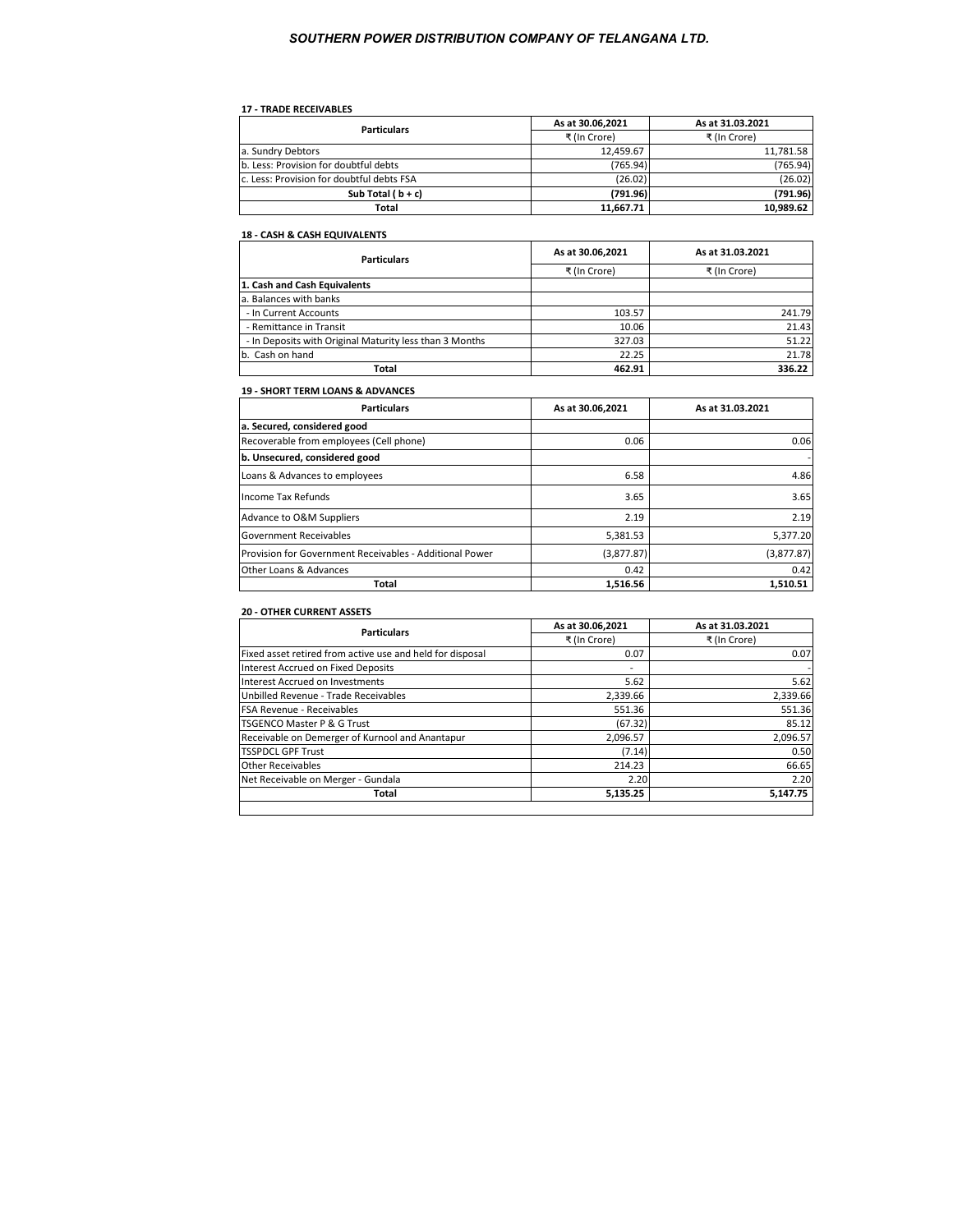#### **21 - REVENUE FROM OPERATIONS**

| <b>Particulars</b>                                        | Q1 of 2021-22 | 2020-21   |
|-----------------------------------------------------------|---------------|-----------|
| (a)Sale of energy                                         |               |           |
| LT Supply                                                 | 2,310.44      | 7,317.18  |
| <b>HT Supply</b>                                          | 3,180.91      | 11,723.16 |
| Interstate Sales                                          |               | 191.95    |
| Fuel Surcharge Adjustment                                 | 1.42          | 1.58      |
| Tariff Subsidy                                            | 349.35        | 1,397.50  |
| Revenue grant under UDAY Scheme                           |               |           |
| <b>Customer Charges</b>                                   | 124.38        | 456.27    |
| Theft of Power                                            | 6.67          | 22.52     |
| Delayed Payment Surcharge - Income                        | 321.67        | 1,251.78  |
| R & C Penalties                                           |               | (0.16)    |
| (b) Other Operating Revenues                              |               |           |
| Amortization of Consumer Contribution, Subsidies & Grants |               | 375.45    |
| towards Property Plant and Equipment                      |               |           |
| Others - Wheeling, Unscheduled Interchange, Capacitor     | 21.77         | 1,491.93  |
| Surcharge etc                                             |               |           |
| Less: Electricity Duty                                    |               | (155.75)  |
| Total                                                     | 6,316.61      | 24,073.41 |

## **22 -OTHER INCOME**

| <b>Particulars</b>                               | Q1 of 2021-22 | 2020-21      |
|--------------------------------------------------|---------------|--------------|
|                                                  | ₹ (In Crore)  | ₹ (In Crore) |
| Interest Income                                  |               |              |
| Bank                                             | 0.69          | 8.18         |
| Staff                                            | 0.21          | 0.59         |
| Others                                           | 1.24          | 5.66         |
| Rent from Company's Property Plant and Equipment | 0.07          | 0.44         |
| Sale of Scrap                                    | 1.30          | 4.45         |
| Penalties from Suppliers                         | 1.09          | 3.65         |
| Other Income                                     | 28.84         | 47.63        |
| Total                                            | 33.44         | 70.60        |

#### **23 - POWER PURCHASE COST**

| <b>Particulars</b>                | Q1 of 2021-22 | 2020-21      |
|-----------------------------------|---------------|--------------|
|                                   | ₹ (In Crore)  | ₹ (In Crore) |
| Purchase of Power - Fixed Cost    | 2.049.01      | 8.035.47     |
| Purchase of Power - Variable Cost | 3.390.63      | 13.662.47    |
| <b>Transmission Charges</b>       | 587.58        | 2.565.36     |
| Other Power Purchase Costs        | 14.33         | (560.24)     |
| Total                             | 6.041.55      | 23.703.06    |

# **24 - EMPLOYEE BENEFIT EXPENSE**

| <b>Particulars</b>                             | Q1 of 2021-22 | 2020-21      |
|------------------------------------------------|---------------|--------------|
|                                                | ₹ (In Crore)  | ₹ (In Crore) |
| Salaries and incentives                        | 345.12        | 1,347.98     |
| <b>Artisans Remuneration</b>                   | 74.97         | 302.92       |
| Contributions to Employees Provident Fund 1952 | 18.89         | 68.57        |
| Artisans EPF and ESI Contributions             | 5.11          | 20.00        |
| <b>Pension Benefits</b>                        | 3.23          | 542.69       |
| Director's Remuneration & Allowances           | 0.77          | 2.61         |
| <b>Director's Sitting Fees</b>                 |               | 0.01         |
| Staff welfare expenses                         | 7.00          | 25.87        |
| Less: Employee Cost Capitalised                | (14.78)       | (69.88)      |
| Total                                          | 440.31        | 2.240.77     |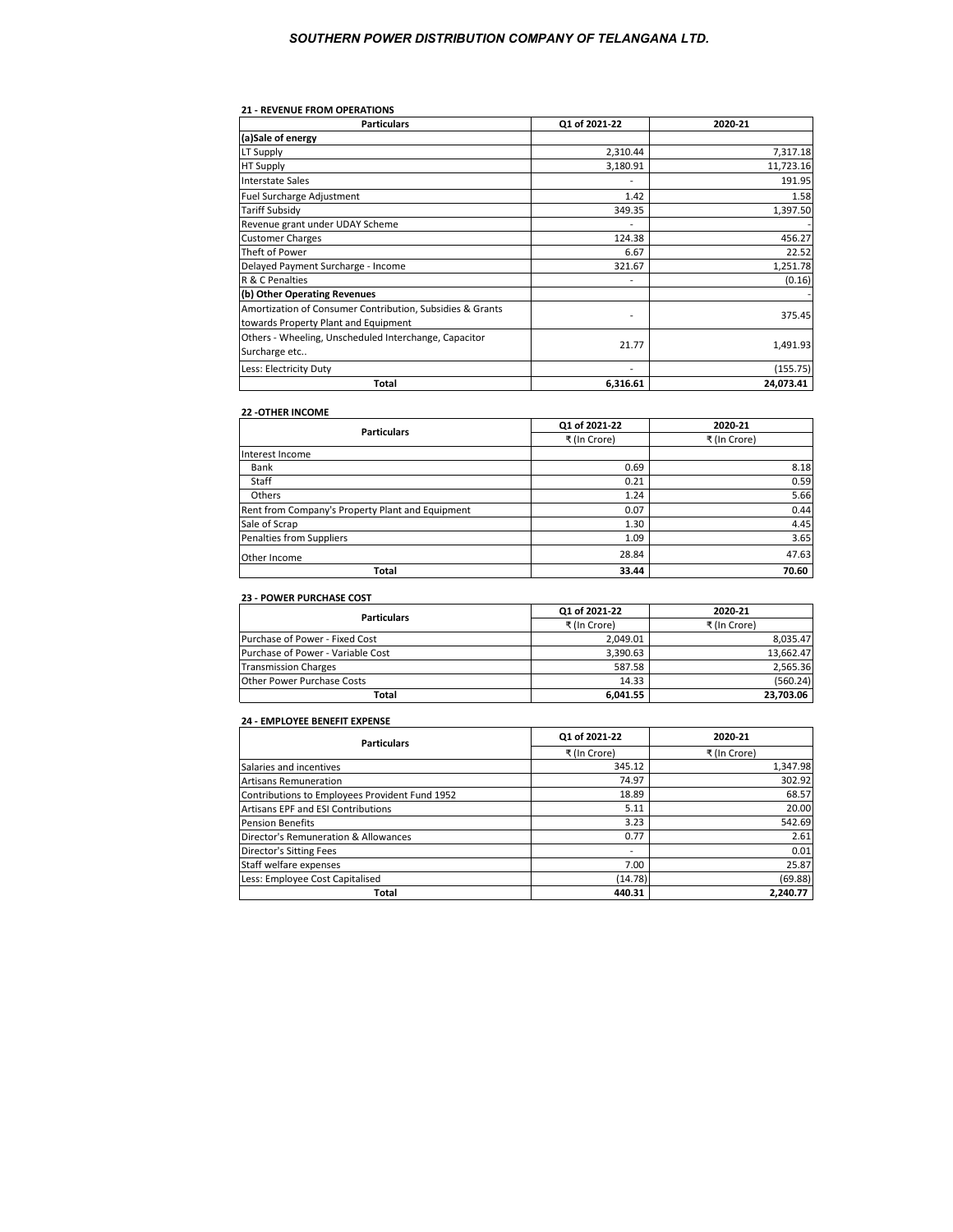| <b>Particulars</b>                             | Q1 of 2021-22  | 2020-21      |
|------------------------------------------------|----------------|--------------|
|                                                | ₹ (In Crore)   | ₹ (In Crore) |
| Advertisement                                  | 0.06           | 0.46         |
| <b>Consultancy Charges</b>                     | 0.81           | 3.51         |
| <b>Contract Labour Charges</b>                 | 1.56           | 16.11        |
| <b>Electricity Charges</b>                     | 1.81           | 7.66         |
| Insurance                                      | $\Omega$       | 0.22         |
| <b>Inventories Handling Charges</b>            | 0.26           | 0.68         |
| Legal Charges                                  | 0.46           | 1.77         |
| License fees - TSERC                           | 5.93           | 5.93         |
| Office Maintenance                             | 0.13           | 1.66         |
| <b>Other Expenses</b>                          | (1.39)         | 10.50        |
| Postage & Telegrams                            | 0.03           | 0.13         |
| Printing & Stationery                          | 1.08           | 4.76         |
| <b>Professional Charges</b>                    | 3.93           | 28.64        |
| R&M - Others                                   | 1.83           | 5.36         |
| Rates & taxes                                  | 1.72           | 3.63         |
| Rent                                           | 0.04           | 0.38         |
| Repairs to Buildings & Civil works             | 0.02           | 5.44         |
| Repairs to Plant and Machinery                 | 6.68           | 134.30       |
| <b>Repairs to Vehicles</b>                     | 0.91           | 2.26         |
| Telephone & Communication                      | 0.78           | 6.32         |
| <b>Training Exp</b>                            | 0.01           | 0.18         |
| <b>Travelling Expense</b>                      | 6.28           | 17.65        |
| Vehicle Hire charges                           | 0.50           | 39.57        |
| Vidyut Ombudsman Exp                           | 0.16           | 0.52         |
| Payments to the auditor                        | $\overline{a}$ | 0.16         |
| Office Maintenance Tea Snacks                  | 0.10           | 1.00         |
| Office Maintenance other expenses              | 0.20           | 1.88         |
| Office Maintenance Cleaning expenses           | L,             | 0.08         |
| Less: Administration & General Exp Capitalised | (2.60)         | (12.27)      |
| Total                                          | 31.30          | 288.49       |

## **25 - OPERATION & OTHER EXPENSES**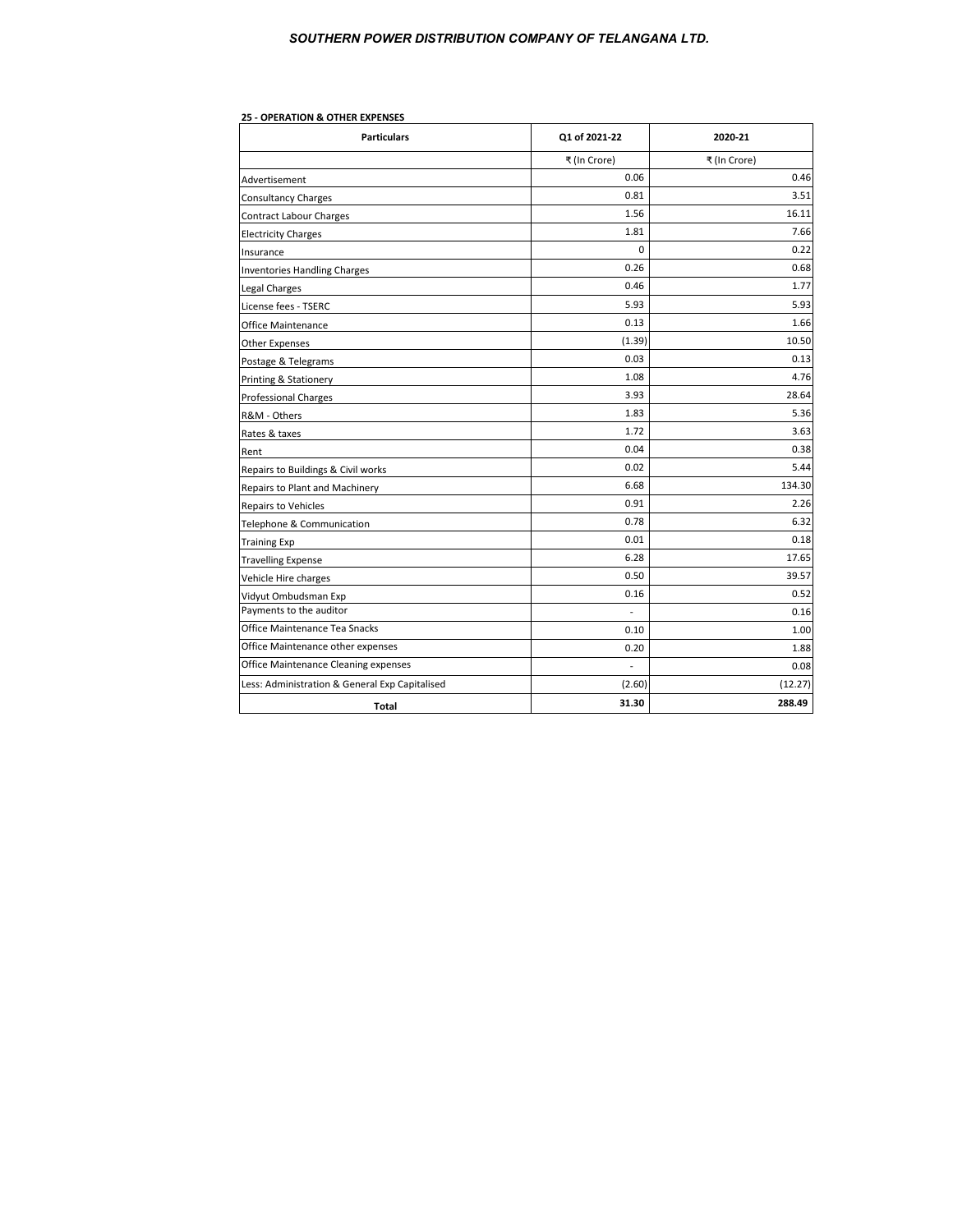# **26 - FINANCE COSTS**

| <b>Particulars</b>         | Q1 of 2021-22            | 2020-21      |
|----------------------------|--------------------------|--------------|
|                            | ₹ (In Crore)             | ₹ (In Crore) |
| Interest expense           |                          |              |
| -Long Term Loans           | 116.01                   | 461.06       |
| -Short Term Loans          | 296.75                   | 1,065.57     |
| -Consumption Deposits      | 141.33                   | 148.06       |
| -Others                    |                          |              |
| On FRP Bonds               | $\overline{\phantom{0}}$ | 152.83       |
| On Other Liabilities       | $\overline{\phantom{0}}$ | 0.41         |
| <b>Bank Charges</b>        | 16.01                    | 88.79        |
| Less: Interest Capitalised | (2.63)                   | (11.27)      |
| <b>Total</b>               | 567.47                   | 1,905.45     |

## **27 - EXCEPTIONAL ITEMS**

| <b>Particulars</b>                        | Q1 of 2021-22 | 2020-21      |
|-------------------------------------------|---------------|--------------|
|                                           | ₹ (In Crore)  | ₹ (In Crore) |
| <b>Assets Scrapped</b>                    | 0.18          | 0.52         |
| <b>Provision for Bad Debts</b>            |               | 150.88       |
| Compensation Paid to Electrical Accidents | 2.81          | 11.53        |
| <b>Others</b>                             | (0.41)        | (2.40)       |
| <b>Price Variation</b>                    | 1.26          | 0.02         |
| <b>Prior Period Items</b>                 |               | (598.29)     |
| Total                                     | 3.84          | (437.74)     |

**28 - CONTINGENT LIABILITIES (to the extent not provided in the books)**

| <b>Particulars</b>                                                                                    | Q1 of 2021-22 | 2020-21       |
|-------------------------------------------------------------------------------------------------------|---------------|---------------|
|                                                                                                       | ₹ (in Crores) | ₹ (in Crores) |
| (i) Contingent Liabilities                                                                            |               |               |
| (a) Entry Tax                                                                                         | 207.70        | 207.70        |
| (b) Sales tax Penalty against G Form (Cement purchases)                                               | 1.34          | 1.34          |
| (c) Liability under AP VAT Act 2005 (April 2005 to 2009-10)                                           | 86.92         | 86.92         |
| (d) Income Tax (TDS)                                                                                  | 93.25         | 93.25         |
| (e) Service Tax                                                                                       | 206.26        | 206.26        |
| (f) Employee Provident Fund                                                                           | 14.30         | 14.30         |
| Sub Total (i)                                                                                         | 609.77        | 609.77        |
| (ii) Commitments                                                                                      |               |               |
| (a) Estimated amount of contracts remaining to be executed on<br>capital account and not provided for | 304.21        | 304.21        |
| Sub Total (ii)                                                                                        | 304.21        | 304.21        |
| Grand Total (i+ii)                                                                                    | 913.98        | 913.98        |